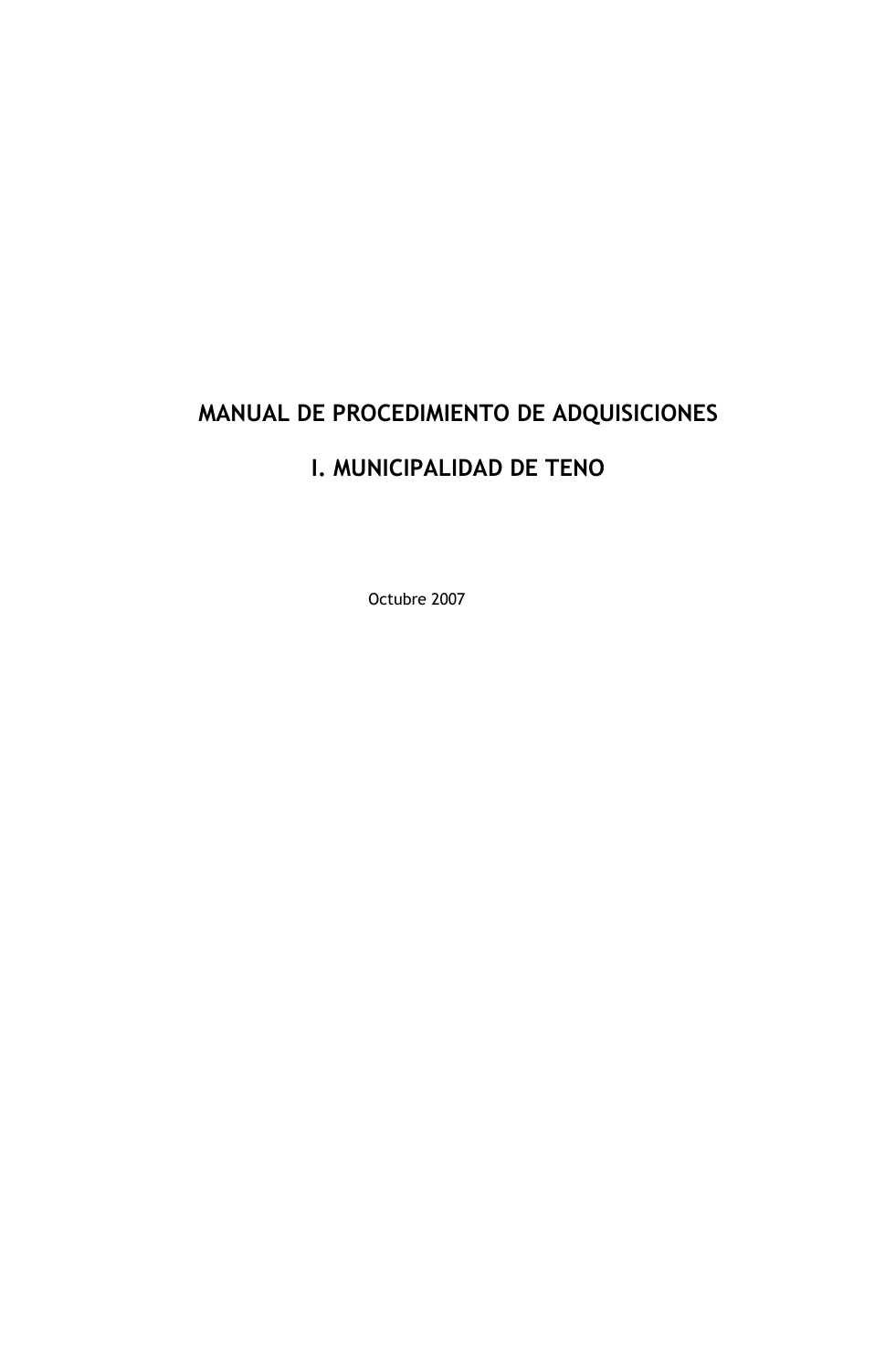## **INDICE**

| 5. Proceso de Compra (and all compression compared and all compression of the comprared and all compression of $12$ |  |
|---------------------------------------------------------------------------------------------------------------------|--|
|                                                                                                                     |  |
|                                                                                                                     |  |
|                                                                                                                     |  |
|                                                                                                                     |  |
|                                                                                                                     |  |
|                                                                                                                     |  |
|                                                                                                                     |  |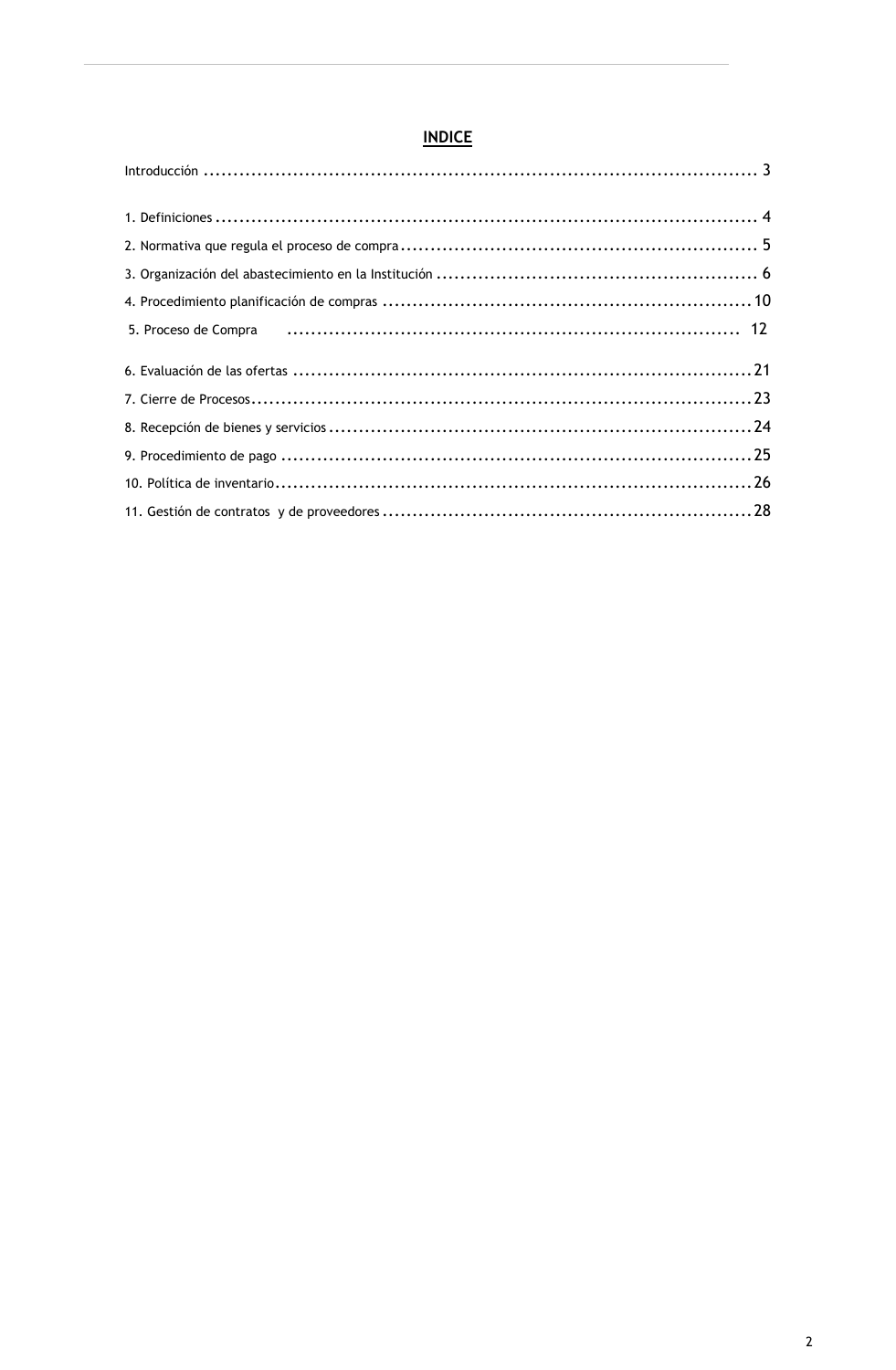#### Introducción

Con fecha Noviembre 2007 entra en vigencia este Manual de procedimiento de adquisiciones, que se dicta en cumplimiento de lo establecido en Decreto N° 20 del Ministerio de Hacienda, de mayo de 2007, que modifica Reglamento de la Ley Nº 19.886, de Bases sobre Contratos Administrativos de Suministro y Prestación de Servicios.

Este manual se refiere a todos los procedimientos relativos a la contratación, a título oneroso, de bienes o servicios para el desarrollo de las funciones de la institución, es decir a todas las adquisiciones y contrataciones reguladas por la Ley 19.886.

El objetivo de este manual es definir la forma en común que esta institución realiza los procesos de compra y contratación para el abastecimiento de bienes y servicios para su normal funcionamiento, los tiempos de trabajo, coordinación y comunicación, y los responsables de cada una de las etapas del proceso de abastecimiento.

Este manual será conocido y aplicado por todos los funcionarios y trabajadores de esta institución.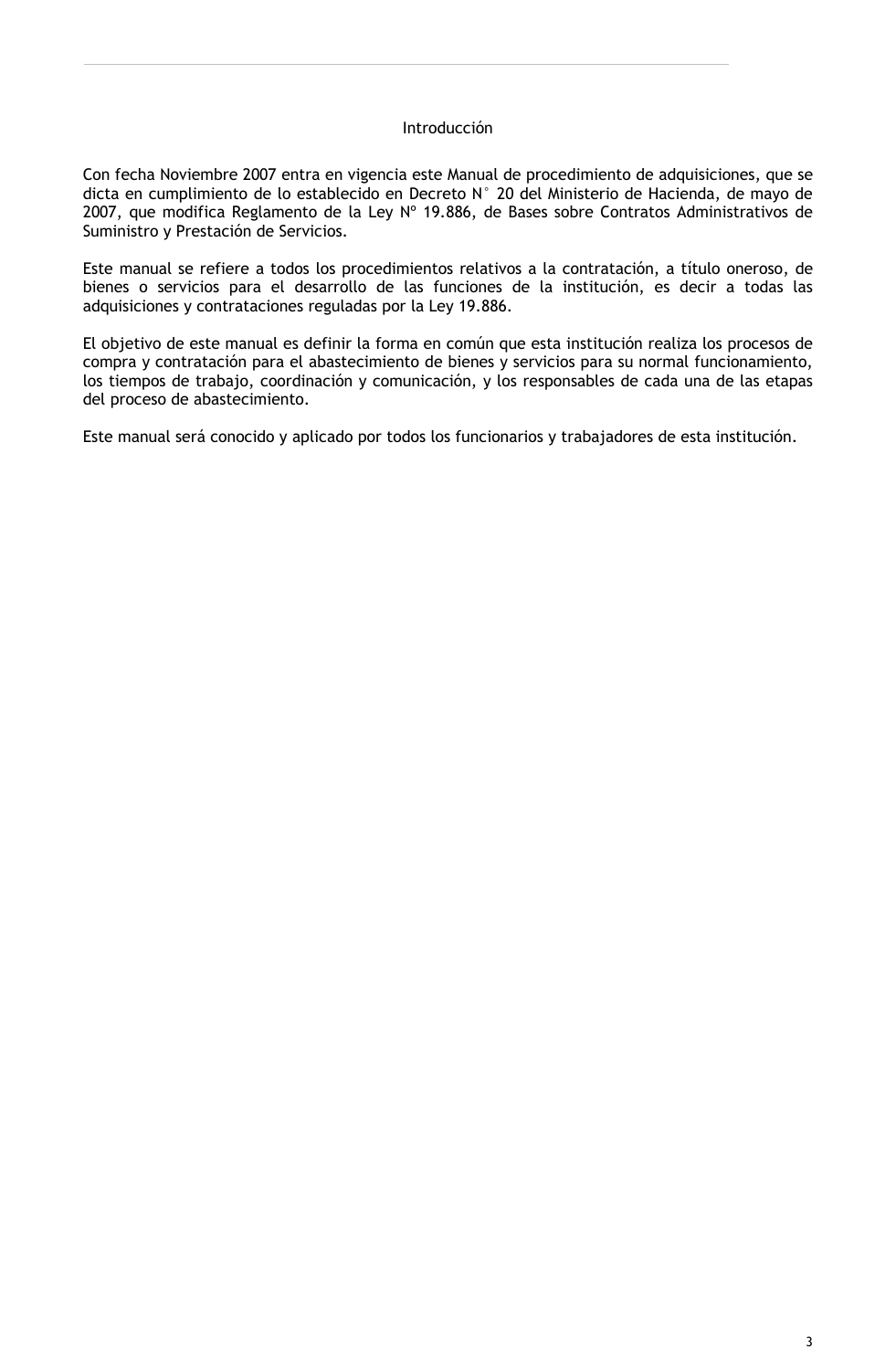## 1. Definiciones

Para efecto del presente Manual, los siguientes conceptos tienen el significado que se indica a continuación:

- Bodega: Espacio físico organizado destinado a almacenar los productos de uso general y consumo frecuente adquiridos con la finalidad de mantener niveles de inventarios necesarios para evitar quiebres de stock en la gestión de abastecimiento periódica.
- Boleta de Garantía / Vale Vista : Documentos mercantiles de orden administrativo y/o legal que tienen como función respaldar los actos de compras, ya sea para cursar solicitudes, llamados a licitación (seriedad de la oferta), como también la recepción conforme de un bien y/o servicio (fiel cumplimiento de contrato). En casos en que el monto de la contratación sea superior a UTM 1000 será siempre exigible.
- Factura: Documento tributario que respalda el pago, respecto de la solicitud final de productos o servicios, y que está asociado a una orden de compra.
- Guía de Despacho: Documento tributario, de registro interno, utilizado para trasladar mercadería fuera de la bodega hacia otros lugares de la institución.
- Orden de Compra / Contrato: Documento de orden administrativo y legal que determina el compromiso entre la unidad demandante y proveedor, tiene como función respaldar los actos de compras o contratación, respecto de la solicitud final de productos o servicios. Estos documentos son validados con la firma de los responsables del proceso en toda su magnitud, ya sea en el documento o en forma electrónica según lo establezcan los procedimientos.
- Plan Anual de Compras: Corresponde a la lista de bienes y/o servicios de carácter referencial, que la institución planifica comprar o contratar durante un año calendario. Los procesos de compra se deben elaborar en conformidad y en la oportunidad determinada en el Plan anual de compras elaborado por cada Entidad Licitante.<sup>1</sup>
- Portal ChileCompra: (www.chilecompra.cl), Sistema de Información de Compras y Contrataciones de la Administración, a cargo de la Dirección de Compras y Contratación Pública, utilizado por las ÁREAS O UNIDADES DE COMPRA para realizar los procesos de Publicación y Contratación, en el desarrollo de los procesos de adquisición de sus Bienes y/o Servicios.
- Requerimiento: Es la manifestación formal de la necesidad de un producto o servicio que el Usuario Requirente solicita al Área de Adquisiciones.
- Resolución: Acto administrativo dictado la autoridad competente, en el cual se contiene una declaración de voluntad realizada en el ejercicio de una potestad pública.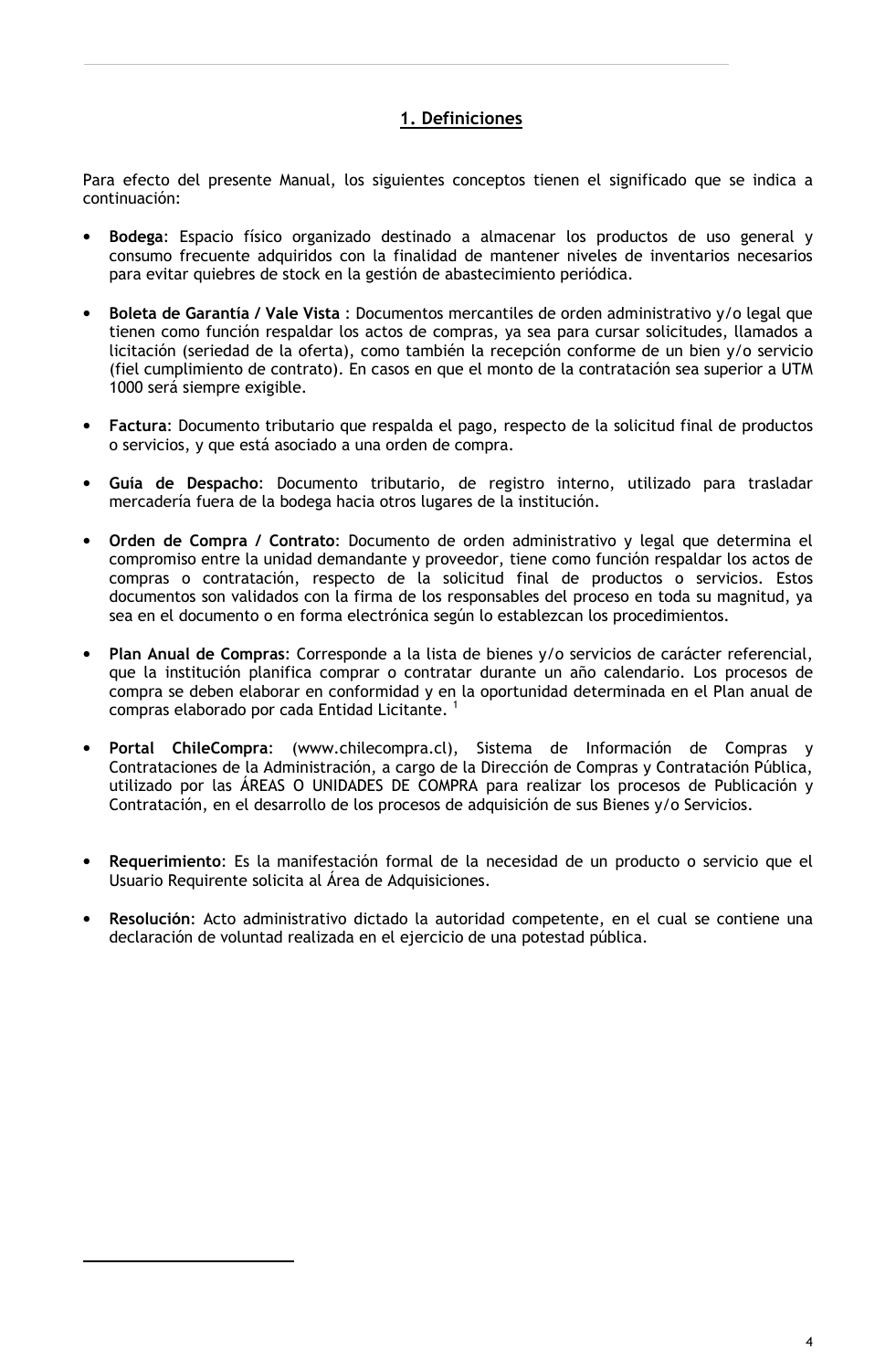## 2. Normativa que regula el proceso de compra

- Ley N°19.886, de Bases sobre Contratos Administrativos de Suministros y Prestación de Servicios, en adelante "Ley de Compras" y sus modificaciones.
- Decreto N°250, de 2004, del Ministerio de Hacienda, que aprueba el Reglamento de la Ley N°19.886, en adelante "el Reglamento", y sus modificaciones.
- DFL 1-18.575 Orgánica Constitucional de Bases Generales de la Administración del Estado.
- Ley N° 19.880, que establece Bases de los Procedimientos Administrativos que rigen los Actos de los Órganos de la Administración del Estado.
- Resolución N°520, de 1996, de la Contraloría General de la República, que fija el texto refundido, coordinado y sistematizado, que establece normas sobre exención del trámite de Toma de Razón.
- Ley de Presupuesto del Sector Público que se dicta cada año.
- Normas e Instrucciones para la ejecución del Presupuesto y sobre materias específicas, sancionadas por Resolución y/o Circular del Ministerio de Hacienda, documentos los cuales son prácticos y dictados año a año, en virtud a los contenidos que incorpore la Ley de Presupuesto.
- Ley sobre documentos electrónicos, firma electrónica y servicios de certificación de dicha firma N° 19.799.
- Políticas y condiciones de uso del Sistema ChileCompra, instrucción que la Dirección de Compras Públicas emite para uniformar la operatoria en el Portal ChileCompra.
- Directivas de ChileCompra.
- Reglamento Interno de la I. Municipalidad de Teno.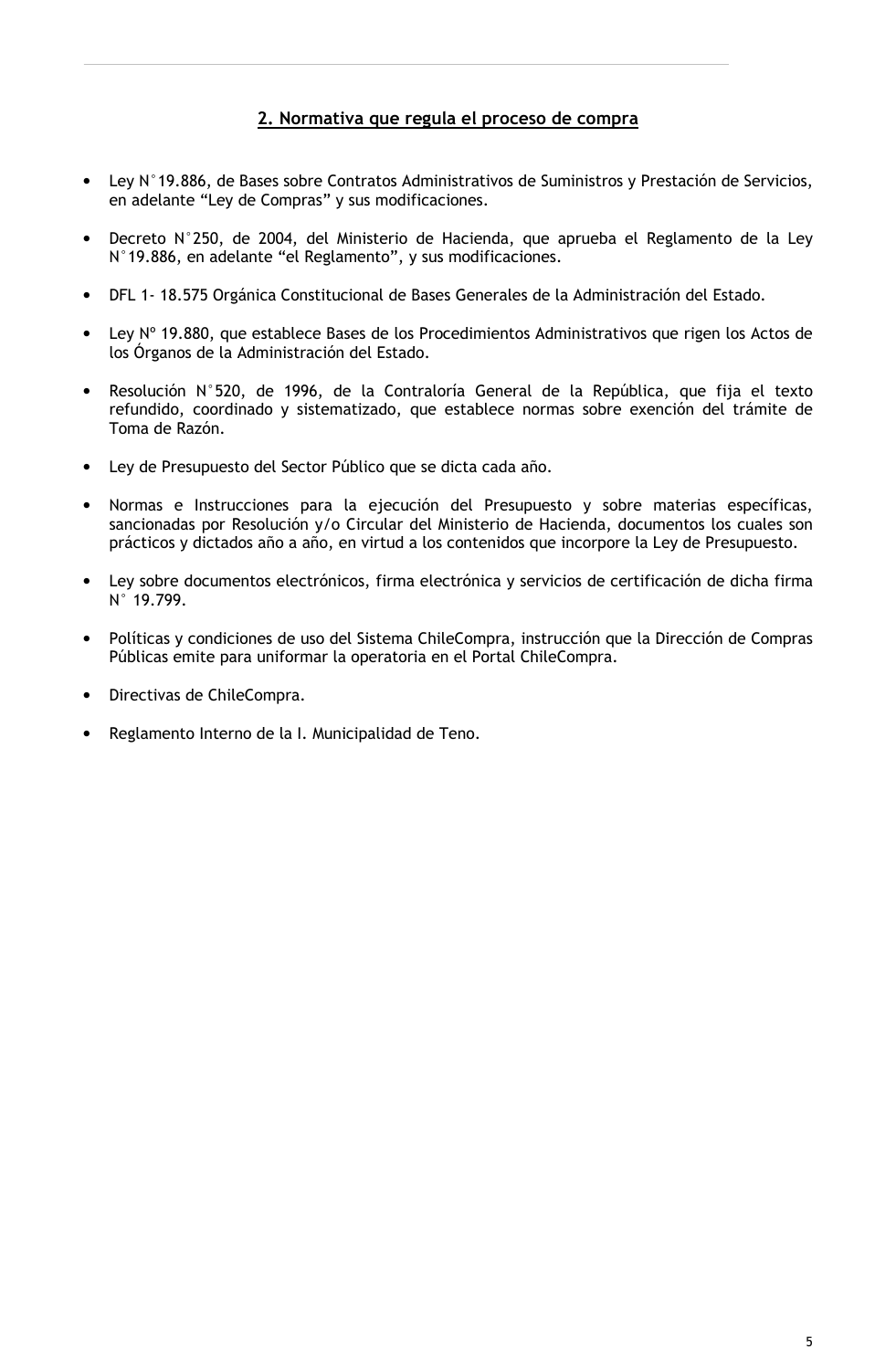## 3. Organización del abastecimiento en la Institución

## 3.1 Personas y unidades involucradas en el proceso de abastecimiento

Las personas y unidades involucradas en el proceso de abastecimiento de la institución son:

Alcalde: Responsable de generar condiciones para que las áreas de la organización realicen los procesos de compra y contratación de acuerdo a la normativa vigente, preservando máxima eficiencia y transparencia, y de las decisiones adoptadas en los procesos de compra, sean directas o delegadas.

Así también es responsable de la elaboración, publicación y control del cumplimiento del presente manual.

- Administrador/a del Sistema ChileCompra: Nombrado por la Autoridad de la Institución, corresponde a un perfil del sistema www.chilecompra.cl, el cual es responsable de:
	- Crear, modificar y desactivar usuarios
	- Determinar perfiles de cada usuario, como supervisores y compradores
	- Crear, desactivar y modificar Unidades de Compra
	- Modificar y actualizar la información institucional registrada en el Sistema.
- Usuario Requirente: Todos los funcionarios de la institución con facultades específicas para, a través de www.chilecompra.cl o de documentos internos, generar requerimientos de compra. Los Usuarios requirentes deben enviar al Departamento de Adquisiciones, a través de www.chilecompra.cl o de los procesos administrativos internos, los requerimientos generados.
- Unidad Requirente: Unidad a la que pertenece el Usuario Requirente
- Departamento de Adquisiciones: Departamento encargado de coordinar la Gestión de Abastecimiento de la institución y gestionar los requerimientos de compra que generen los Usuarios Requirentes. En su labor debe aplicar la normativa vigente de compras públicas, el presente manual y toda otra normativa relacionada.
- Sección de Bodega: Sección dependiente de la Dirección de Administración y Finanzas, encargada del almacenamiento, registro y control de los stocks de artículos, materiales e insumos, que se requiere para el normal funcionamiento de la Institución.
- Operadores/as de compras: Funcionarios del Departamento de Adquisiciones encargados de completar en www.chilecompra.cl la información faltante en cada uno de los requerimientos generados por los Usuarios Requirentes o bien, ingresar en www.chilecompra.cl los mencionados requerimientos cuando son entregados a través de documentos internos.
- Supervisor de Compras: Funcionario del Departamento de Adquisiciones encargado de revisar y de validar los requerimientos de compra para posteriormente publicarlos  $en$ www.chilecompra.cl.

Además, una vez cerrados los procesos y recibidas las ofertas a través de www.chilecompra.cl, el Supervisor de Compras debe realizar el proceso de adjudicación, en virtud de los criterios de evaluación definidos o respecto de la recomendación de adjudicación de la comisión de evaluación.

Unidad de Compra: Unidad dependiente de la Dirección de Administración y Finanzas, a la que pertenecen los operadores y supervisores de compra. Le corresponde realizar todo o parte de los procesos de adquisiciones, ajustadas a la normativa legal e interna, para proveer de productos y servicios a todas las dependencias, para el normal funcionamiento de la Institución. Esta unidad colabora en la preparación de bases, términos de referencia, solicitud de cotizaciones, etc., necesarias para generar la compra de un Bien y/o Servicio.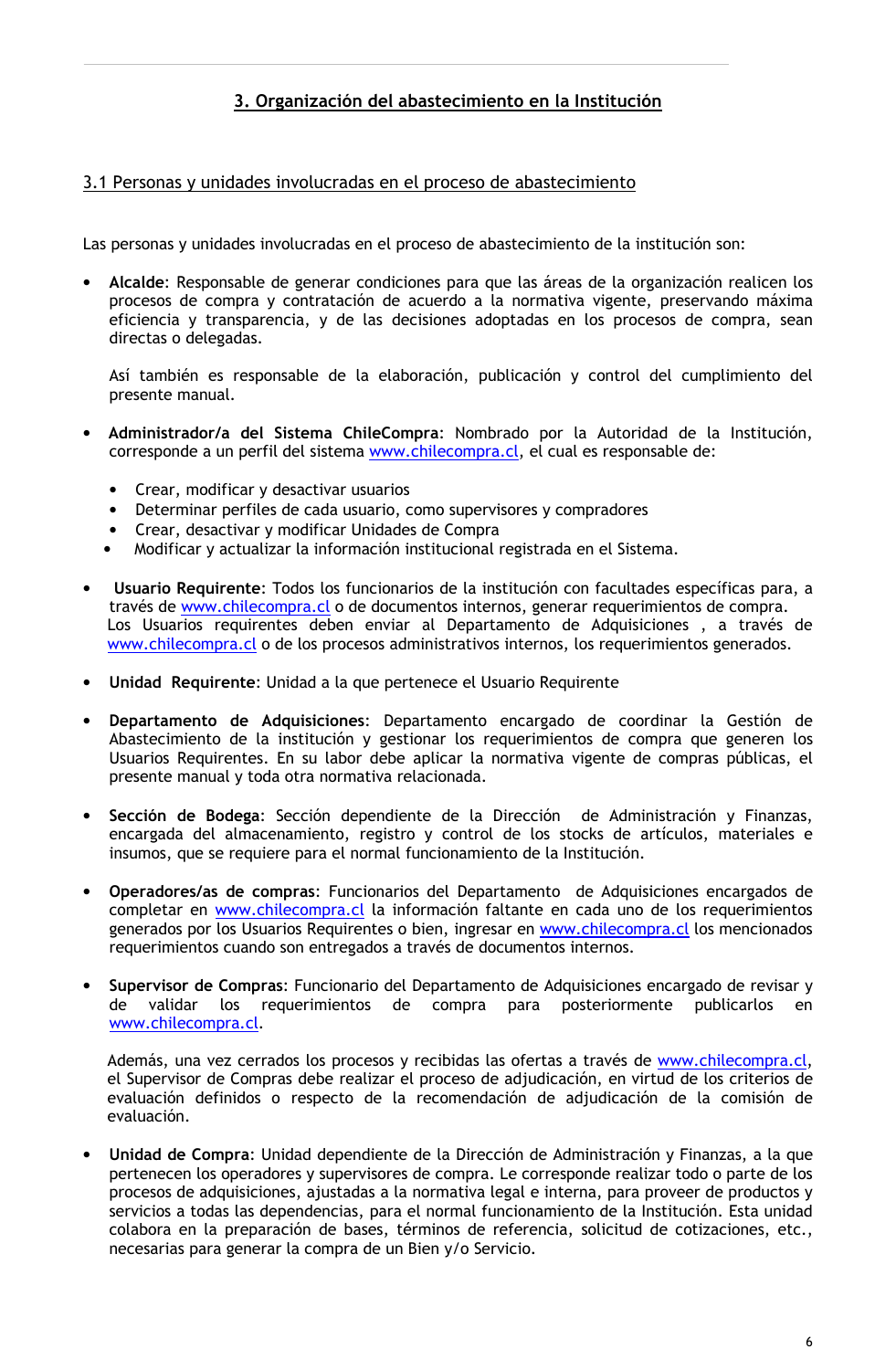- Otras Unidades Relacionadas al proceso de Compra: Presupuesto, Contabilidad, Tesorería, Control Interno, todas partícipes conforme a su función siendo en general, la de asignación y/o autorización de Marcos Presupuestarios, de registro de los hechos económicos, y de materialización de los pagos, respectivamente. Estas Unidades, que se mencionan en función de su rol, apoyan la gestión de abastecimiento de la institución.
- Comisión de Evaluación: Grupo de personas internas o externas a la organización, convocadas para integrar un equipo multidisciplinario que se reúne para evaluar ofertas y proponer el resultado de un llamado a Licitación.

Su creación será necesaria siempre que se realice una licitación, sea ésta pública o privada, y estará, por lo general, consignada en las respectivas Bases de Licitación.

- Jefe Departamento de Adquisiciones: Responsable del procedimiento de compras ante el Alcalde. Encargado de administrar los requerimientos realizados al Departamento de Adquisiciones por los Usuarios Requirentes de manera de asegurar eficiencia y eficacia en el abastecimiento institucional.
- Jefe Dirección de Finanzas: Responsable de efectuar el compromiso presupuestario de las Órdenes de Compra, contratos y otros pagos relacionados con los procesos de compras.
- Asesor/a Jurídico: Responsable de velar por el control de la legalidad de los actos y contratos administrativos de la institución, de revisar y visar las Bases, Resoluciones y Contratos asociados a los procesos de compras, prestar asesoría a los encargados de cada Unidad de Compra en materias jurídicas y orientar a las unidades funcionales internas respecto de las disposiciones legales y reglamentarias que rigen los actos y contratos de la Administración.

## 3.2 Competencias de las personas involucradas en el proceso de abastecimiento

Se entiende como competencias los conocimientos, técnicas y habilidades con que deben contar las personas involucradas en los procesos de abastecimiento de la Institución.

Dichas competencias deben ajustarse a los perfiles establecidos por la Dirección de Compras y Contratación Pública- ChileCompra.

## 3.3 El Proceso del abastecimiento en la Institución: Condiciones Básicas

El Usuario Requirente enviará al Jefe del Departamento de Adquisiciones el Formulario de Requerimiento, considerando un plazo mínimo de anticipación a la entrega del requerimiento según los siguientes parámetros:

- Para contrataciones menores a 100 UTM: [5 días de anticipación]
- Para contrataciones entre 100 y 1000 UTM: 15 días de anticipación]
- Para contrataciones mayores a 1000 UTM: [30 días de anticipación]

Respecto del monto asociado a la adquisición de un producto, éste se calculará conforme al valor total de los productos requeridos, y para la contratación de un servicio, por el valor total de los servicios por el período requerido.

El Formulario de Requerimiento enviado contendrá al menos:

- Individualización del producto o servicio a contratar.  $\bullet$
- Cantidad requerida.
- Monto total estimado para la contratación.
- Fecha en que se requiere el bien o servicio y plazo por el cual se requiere.

Este Formulario se encuentra disponible en cada unidad requirente.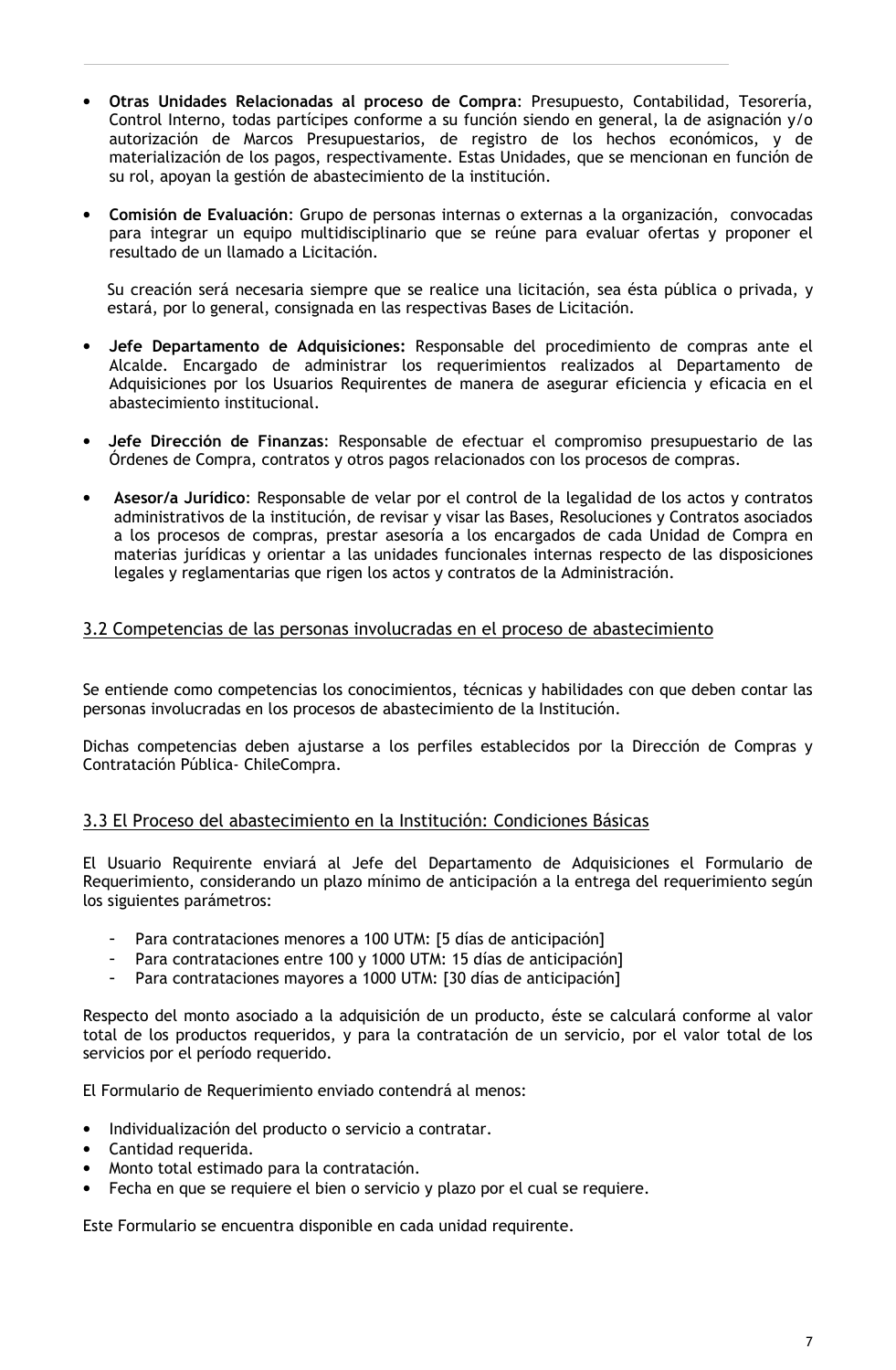Toda adquisición de bienes o contratación de servicios que realice la Institución, deberá realizarse a través de **www.chilecompra.cl.** Este será el medio oficial para la publicidad de los llamados a licitaciones o trato directo. De la misma forma se deben utilizar solamente los formularios definidos por ChileCompra para la elaboración de Bases y Términos de referencia, los que se encuentran disponibles en www.chilecompra.cl. Las excepciones a este proceder se encuentran claramente reguladas en el Art. 62 del Reglamento de la Ley 19.886.

"Artículo 62º. Licitaciones en soporte papel:

Las Entidades podrán efectuar los Procesos de Compras y la recepción total o parcial de ofertas fuera del Sistema de Información, en las siguientes circunstancias:

1. Cuando existan antecedentes que permitan presumir que los posibles proveedores no cuentan con los medios tecnológicos para utilizar los sistemas electrónicos o digitales establecidos de acuerdo al Reglamento, todo lo cual deberá ser justificado por la Entidad Licitante en la misma resolución que aprueba el llamado a licitación.

2. Cuando haya indisponibilidad técnica del Sistema de Información, circunstancia que deberá ser ratificada por la Dirección.

3. Cuando en razón de caso fortuito o fuerza mayor no es posible efectuar los Procesos de Compras a través del Sistema de Información.

4. Cuando no exista de manera alguna conectividad en la comuna correspondiente a la Entidad Licitante para acceder u operar a través del Sistema de Información.

5. Tratándose de contrataciones relativas a materias calificadas por disposición legal o por decreto supremo como de naturaleza secreta, reservada o confidencial.

En el caso de las garantías, planos, antecedentes legales, muestras y demás antecedentes que no estén disponibles en formato digital o electrónico, podrán enviarse a la Entidad Licitante de manera física, de acuerdo a lo que establezcan en cada caso las Bases".

Con este requerimiento, el Operador de Compra procederá a ejecutar el procedimiento de contratación correspondiente, en función de los siguientes criterios:

#### a. Compras y Contrataciones inferiores a UTM 3 (impuestos incluidos).

En estos casos, el Jefe del Departamento de Adquisiciones resolverá de acuerdo a las siguientes reglas:

- Requerimiento previo, por escrito, de la Unidad Requirente, en el formulario correspondiente.
- La Unidad Requirente del bien o servicio a adquirir deberá fundamentar claramente la razón o motivo que origine su adquisición, lo cual deberá quedar explicitado en la respectiva resolución de compra.
- b. Compras y Contrataciones superiores a UTM 3 e inferiores a UTM 100 (impuestos incluidos).

El Jefe del Departamento de Adquisiciones resolverá y ejecutará estas compras y contrataciones. En caso de ausencia de éste, por la persona que lo subrogue.

En estas contrataciones se procederá de acuerdo a las siguientes reglas:

- Requerimiento previo por escrito de la Dirección o Departamento que lo formula, el que deberá ser autorizado por el Jefe de la Dirección de Administración y Finanzas, en función de la fundamentación de su adquisición y de la disponibilidad presupuestaria.
- La unidad Requirente deberá redactar los contenidos básicos de términos de referencia, o bases de licitación, según sea el caso, en las que se establezcan los aspectos administrativos más fundamentales, tales como: definición técnica del bien o servicio, forma de pago, plazo de entrega, garantía de fabricación y todas las características necesarias para individualizar el bien o servicio y las condiciones de prestación. Las bases de los procesos de licitación deberán ser visadas por el Departamento Jurídico.
- Se deberán publicar los llamados a licitación o cotizaciones a través del Sistema de Información www.chilecompra.cl, salvo los casos de indisponibilidad señalados en el Reglamento de la Ley N° 19.886.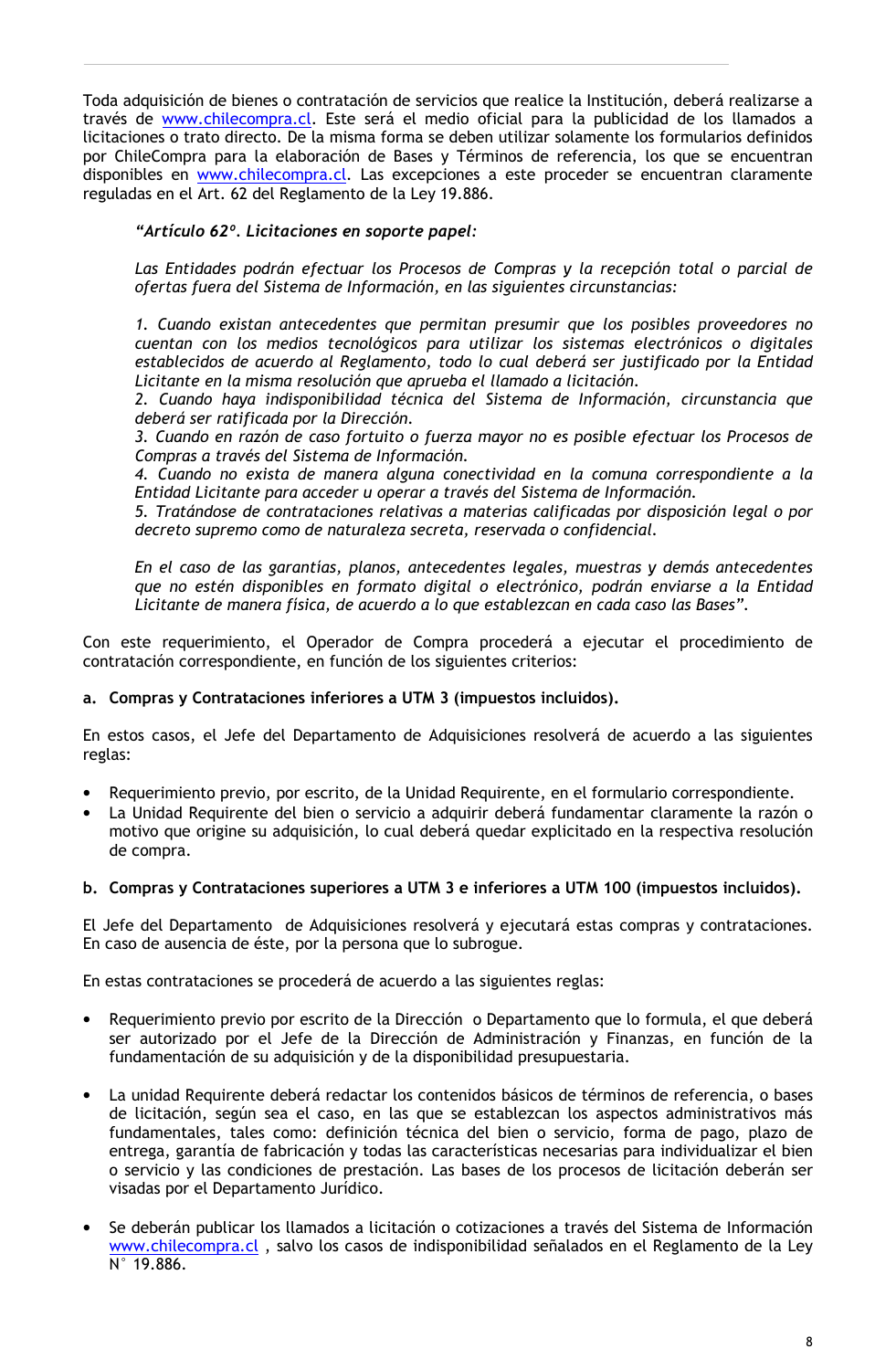Las resoluciones que aprueben las bases respectivas, que las modifiquen o aclaren, y todos los demás actos administrativos que se realicen durante los procesos de contratación serán suscritos por el Alcalde.

En caso de ausencia de éste, por el Alcalde subrogante.

- Los cuadros comparativos que se elaboren sobre la base de la información recibida a través del Sistema, deben ser completos y fundamentados y atenderán a todos los criterios de evaluación definidos. Además, deberán ser suscritos por la Comisión Evaluadora pertinente, la que deberá estar integrada por a lo menos un funcionario de Administración y Finanzas y uno de la Unidad Requirente.
- La resolución de adjudicación o la resolución que declara el proceso de contratación desierto, deberá ser suscrita por el Jefe del Departamento de Adquisiciones y en caso de ausencia de éste por quién lo subrogue.
- En ella se establecerá de manera clara y precisa el fundamento de la decisión que se adopta, debiendo contar con la revisión del Departamento Jurídico. Asimismo, los contratos que se celebren serán suscritos por el Alcalde y en caso de ausencia los celebrará quién lo subrogue.

#### c. Compras y Contrataciones Superiores a UTM 100 (impuestos incluidos).

Resuelve el Alcalde de acuerdo a las siguientes reglas:

- Se seguirán las mismas reglas establecidas precedentemente. Asimismo, las resoluciones que aprueben las bases respectivas, que las modifiquen o aclaren, y todos los demás actos administrativos que se realicen durante los procesos de contratación serán suscritos por el Alcalde previa visación de la División Jurídica.
- La Resolución de Adjudicación o la resolución que declara el proceso de contratación desierto, será suscrita directamente por el Alcalde.
- El Alcalde podrá delegar expresa y específicamente estas funciones en alguno de los Jefes de Departamento de la Institución o en el Jefe de Administración y Finanzas.

Una vez ejecutado el proceso de contratación seleccionado, los productos o servicios requeridos son entregados, según las condiciones establecidas en el formulario de requerimiento al Usuario Requirente, quien deberá evaluar su conformidad con los productos o servicios recibidos, a través de www.chilecompra.cl o de los formularios que el Departamento de Adquisiciones disponga al efecto.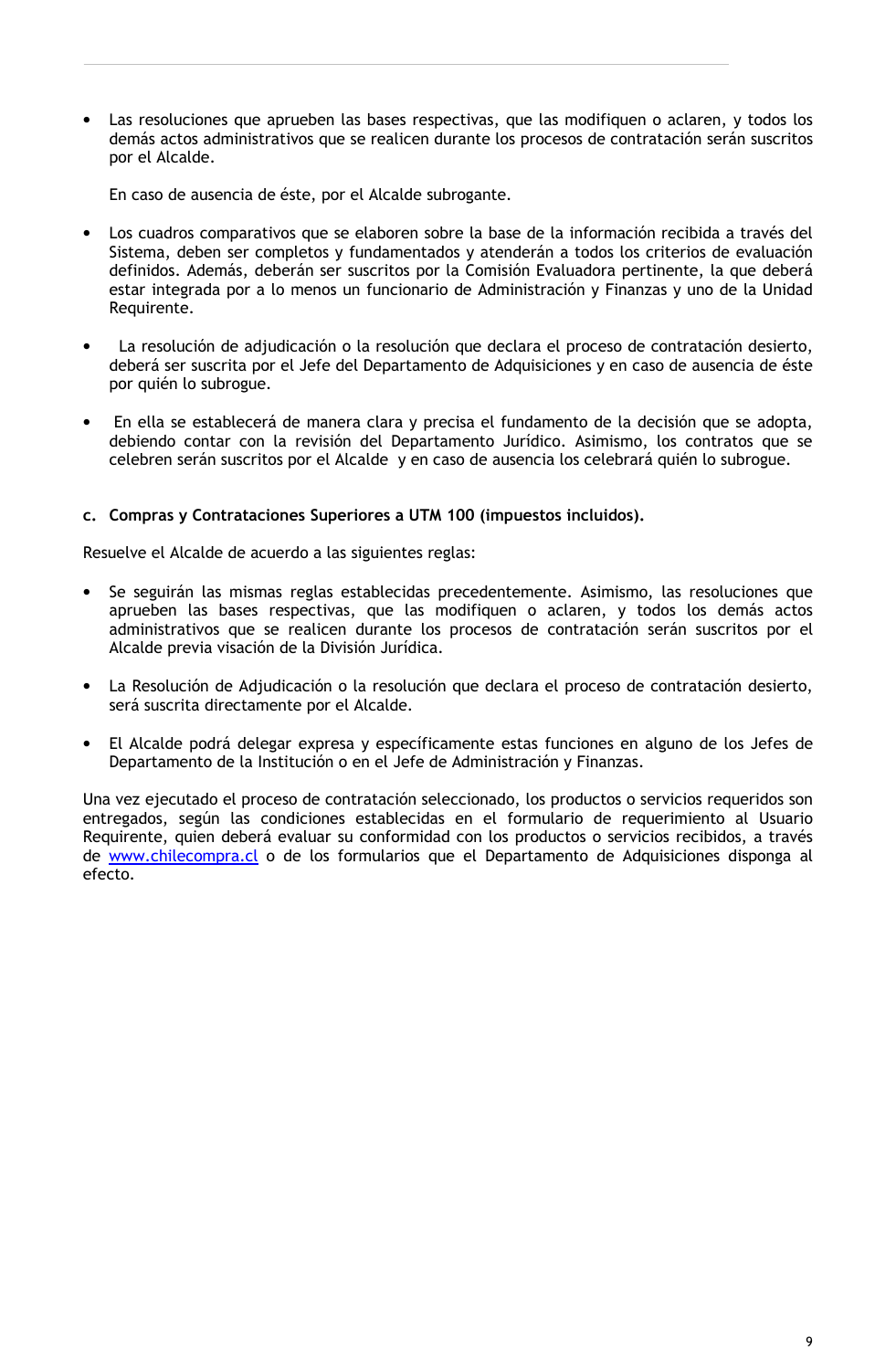## 4. Procedimiento planificación de compras

Cada Unidad de la Institución debe elaborar un Plan Anual de Compras que debe contener los procesos de compra de bienes y/o servicios que se realizarán a través del sistema www.chilecompra.cl, durante el año siguiente, con indicación de la especificación a nivel de artículo, producto o servicio, cantidad, periodo y valor estimado.

## Procedimiento elaboración Plan Anual de Compras:

- 1. El Jefe de Adquisiciones, durante el mes de junio, solicita los requerimientos de bienes y servicios a contratar el año siguiente a todas las Unidades demandantes.
- 2. Las Unidades Demandantes recepcionan la solicitud e informan sobre los bienes y servicios a contratar el año siguiente y lo envían al Departamento de Adquisiciones.

Para lograr una mejor planificación de las compras referidas a material común y fungible, se debe considerar a lo menos las siguientes variables:

- N° de personas que componen la unidad
- · La cantidad de producto que ocupa cada persona
- La frecuencia del uso del producto
- La información histórica de consumo de bienes y servicios
- Proyectos nuevos planificados durante el periodo a detallar
- Disponibilidad Presupuestaria

Para el caso de material estratégico, se deben considerar las siguientes variables:

- Consumos históricos
- Stock de reserva
- Disponibilidad Presupuestaria

Para la contratación de servicios y proyectos, se deben considerar las siguientes variables:

- Proyectos planificados a ejecutar en el período.
- Carta Gantt de Proyectos
- Cuantificación de Servicios de apoyo en función de Proyectos

Está información es relevante para la planificación correcta de los insumos a comprar el año siguiente.

- 3. El Departamento de Adquisiciones durante el mes de agosto con los datos obtenidos, recopilados y analizados procede a consolidar la información para construir el plan
- 4. Se recepciona Presupuesto Marco aprobado por el Congreso, Ministerio de Hacienda, Dirección de Presupuestos y entes que los regulan, itemizado por las partidas globales.
- 5. El Encargado de Compras genera propuesta de Plan de Compras, de acuerdo a formatos entregados por la Dirección de Compras y Contratación Pública cada año, dentro de las partidas indicadas por la legislación chilena en esta materia. Paralelamente genera Plan de Compras itemizado de acuerdo a formato del Clasificador Presupuestario.
- 6. Publicación del Plan de Compras en el sistema de información: La Administración o Unidad que determine la institución se encargará de revisar, ingresar, modificar, enviar a aprobar, y aprobar el plan de compras.
- 7. El Administrador del Sistema ChileCompra en la Institución aprueba el Plan de Compras y lo publica en el Sistema de Compras y Contratación Pública, el que genera un Certificado que acredita el ingreso y publicación.

La aprobación del Plan en el sistema se realiza sólo una vez, sin perjuicio de las posteriores modificaciones que se pudieran informar a través del sistema en otra ocasión, oportunidad y modalidad que son informadas por la Dirección de Compras y Contratación Pública.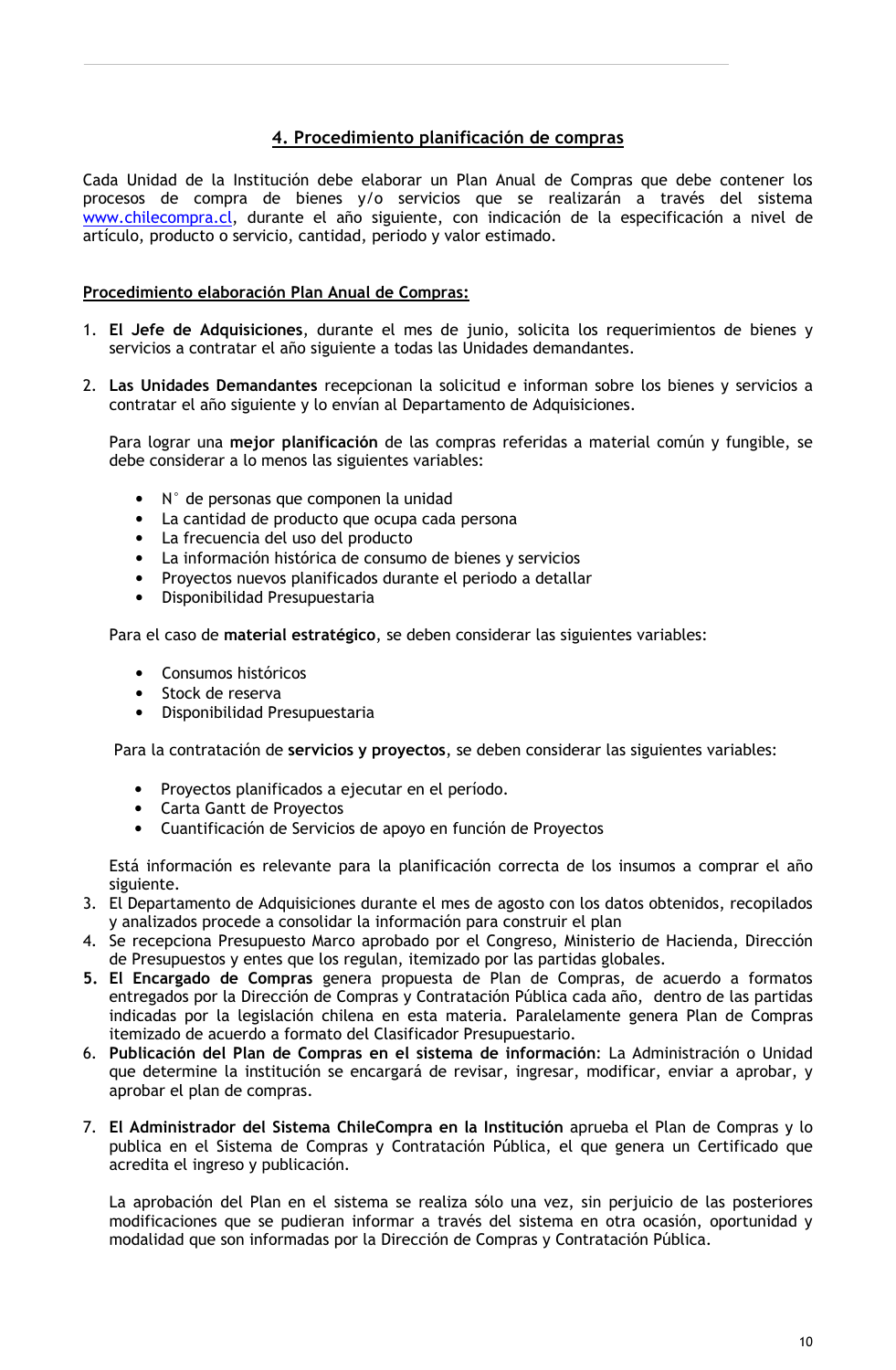- 8. En el caso que el Administrador del Sistema ChileCompra no apruebe el Plan de Compras, éste se devuelve a la Unidad que esté encargada del ingreso, para que se proceda a modificar sobre la base de los reparos realizados por el Administrador.
- 9. Difusión del plan de compras al interior de la Institución: El Departamento de Adquisicionesse encargará de difundir el Plan de compras, con el objetivo de que sea conocido por todas las Unidades Demandantes de la Institución.
- 10. Ejecución del Plan de Compras: Las Unidades Demandantes envían Solicitudes de Compras basándose en la programación anual realizada o, en la medida de que se presentan sus necesidades.

Una vez recibido el Requerimiento por parte del Departamento de Adquisiciones, se procederá a hacer entrega del producto si es que se encuentra en bodega, o en caso contrario, recepcionará la solicitud y procederá a realizar compra de producto y/o servicio solicitado, de acuerdo a los procedimientos descritos anteriormente.

11. Modificaciones y Actualizaciones: El plan de compras podrá ser modificado cuando el organismo lo determine, lo cual podrá ser informado en el Sistema en la oportunidad y modalidad que la Dirección de Compras determine.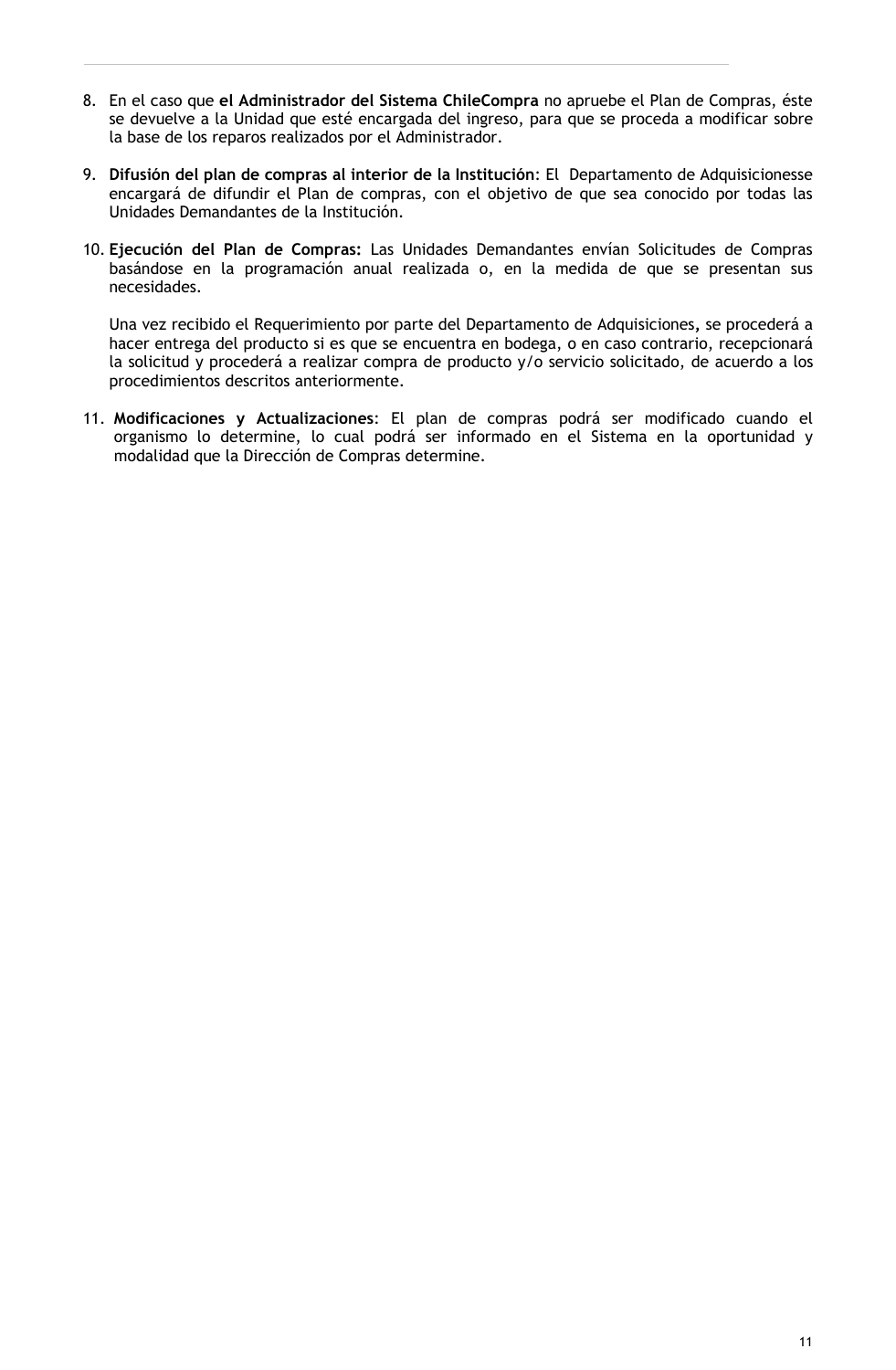## 5. Proceso de Compra

#### 5.1 Proceso de compra para bienes y servicios de baja complejidad

Para la contratación de bienes y servicios de baja complejidad, cuya definición no requiera de competencias técnicas mayores, y cuyo monto involucrado no supere las UTM 100, la institución utilizará el catálogo ChileCompra Express.

En caso que los productos o servicios requeridos no se encuentren disponibles en el catálogo ChileCompra Express, el Supervisor de Compras verificará si la institución cuenta con convenios de suministro vigentes para la adquisición de los productos o servicios requeridos. De existir convenios de suministro vigentes, el Supervisor de Compras enviará la respectiva OC preparada por el Operador de Compras.

En caso de no contar con convenios de suministro vigentes, el Supervisor de Compras evaluará la pertinencia de generar un nuevo convenio, considerando la periodicidad con que se requieren los productos o servicios respectivos, la posibilidad de agregar compras y de obtener descuentos por volumen.

En caso de determinar que se generará un nuevo convenio de suministro, la adquisición se considerará como una compra compleja y se aplicará el procedimiento definido al efecto en el presente manual. En caso contrario, ajustándose a lo indicado en el art. 8 de la ley de Compras y 10 del reglamento de la mencionada ley, se procederá a realizar una contratación a través de Trato Directo, previa Resolución Fundada que autorice la procedencia de éste.

#### 5.1.1 Compra a través de ChileCompra Express

#### Paso 1: Completar formulario de requerimiento.

Todo departamento o unidad que requiera un producto o servicio no incluido en el plan anual de compras, debe completar el Formulario de Requerimiento.

#### Paso 2: Autorización del Requerimiento

El jefe de Departamento de la unidad en que emana el requerimiento, en caso de estar de acuerdo con lo solicitado, firma el Formulario de Requerimiento y lo deriva al Departamento de Adquisiciones. En caso de no estar de acuerdo con lo solicitado, devuelve el Formulario de Requerimiento al remitente, con sus observaciones.

#### Paso 3: Revisión y Aprobación del requerimiento

El Departamento de Adquisiciones revisa el Formulario de Requerimiento, verifica que no tenga errores ni le falten datos y para sancionar la disponibilidad inicial de presupuesto (refrendación presupuestaria).

#### Paso 4: Emisión orden de compra

Una vez revisado el Formulario de Requerimiento, el Departamento de Adquisiciones asigna el requerimiento a un operador de compra para genere la respectiva orden de compra a través del catálogo ChileCompra Express.

Con todo, en este caso, luego de haber informado a ChileCompra, el operador de compra podrá recurrir la licitación pública o en su defecto a alguno de los procedimientos de excepción que la ley de compras establece.

#### Paso 5: Solicitar Compromiso Presupuestario

Con la orden de compra generada, el operador de compra deberá solicitar el compromiso presupuestario correspondiente, indicando claramente la información del centro de responsabilidad, el producto estratégico, subproducto específico y el programa presupuestario.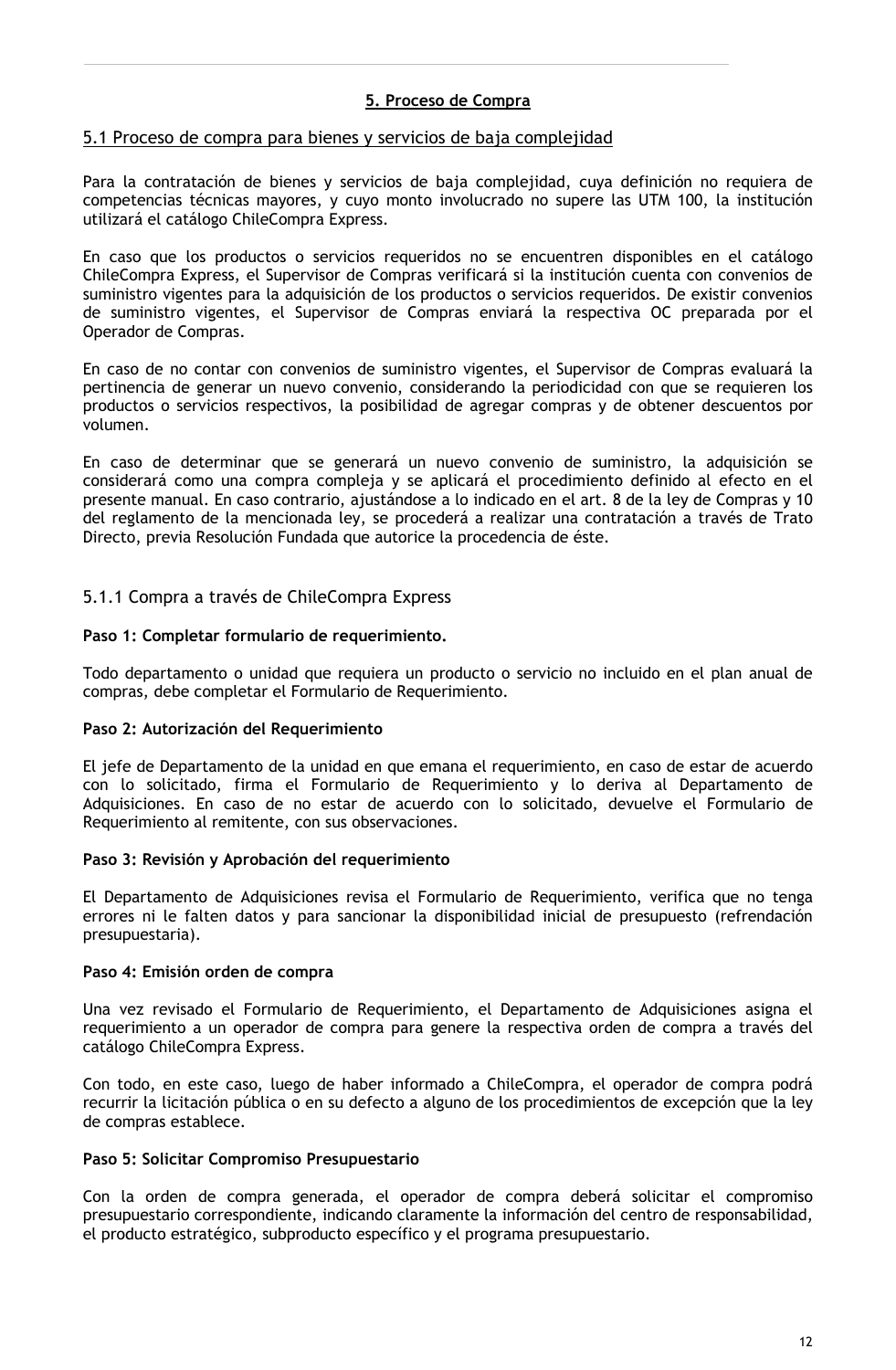#### Paso 6: Firma de documento compromiso presupuestario por encargado

Si el compromiso presupuestario se realizó, el encargado de compromiso firma la documentación y le registra el N°ID correspondiente, así como la ratificación de la cuenta presupuestaria.

#### Paso 7: Firma de documento compromiso presupuestario por autoridad

Posteriormente, este documento debe ser revisado y firmado por la autoridad competente. En caso de que existan observaciones antes de la firma, la autoridad competente devuelve al operador de compra el documento. De lo contrario solicita el Visto Bueno (V°B°) del jefe de departamento donde emana el requerimiento.

#### Paso 8: Envío OC al proveedor

Una vez que el jefe de departamento entrega su V°B°, el Supervisor de compra envía la Orden de compra al proveedor.

#### Paso 9: Aceptación OC por el proveedor y despacho de bienes y/o servicios

El proveedor acepta la orden de compra y la envía los bienes o servicios.

#### Paso 10: Informar recepción conforme para pago

Una vez que la Unidad Demandante recibe los bienes o servicios solicitados, si está conforme con los bienes o servicios adquiridos, firma conforme el documento administrativo que sirve para permitir el pago y lo envía al Departamento de Adquisiciones, quién lo envía a Finanzas con la documentación pertinente para que se proceda al pago.

#### Paso 11: Calificación a Proveedor(es) Adjudicados

El usuario requirente califica en www.chilecompra.cl al proveedor, a través de funcionalidad correspondiente.

#### Observaciones Respecto del Proceso de Compra a través de ChileCompra Express

En caso que el operador de Compra, considerando todos los costos y beneficios asociados a la compra o contratación del producto o servicio motivo del requerimiento, identifique condiciones objetivas, demostrables y substanciales, que configuren una oferta más ventajosa que la existente en ChileCompra Express para el producto o servicio en cuestión, debe informar esta situación a ChileCompra, a través del formulario web disponible al efecto en www.chilecompra.cl. Además, el operador de compra deberá respaldar la información en virtud de una posible auditoría.

En caso que la Unidad requirente no cuente con el perfil para acceder a www.chilecompra.cl y constatar el estado del proceso o realizar acciones directamente, el Departamento de Adquisiciones le enviará reportes que den cuenta de los avances en el proceso y el formulario para que la Unidad requirente realice la calificación del proveedor.

#### 5.1.2 Compra a través de convenios de suministro vigentes de la Institución

#### Paso 1: Completar formulario requerimiento

Todo departamento o unidad que requiera un producto o servicio no incluido en el plan anual de compras, pero contenido en un convenio de suministro vigente en la institución, debe completar el Formulario de Requerimiento.

#### Paso 2: Autorizar requerimiento

El jefe de Departamento de la unidad que emana el requerimiento, en caso de estar de acuerdo con lo solicitado, firma el Formulario de Requerimiento y lo deriva al Departamento de Adquisiciones. En caso de no estar de acuerdo con lo solicitado devuelve el Formulario de Requerimiento al remitente, con sus observaciones.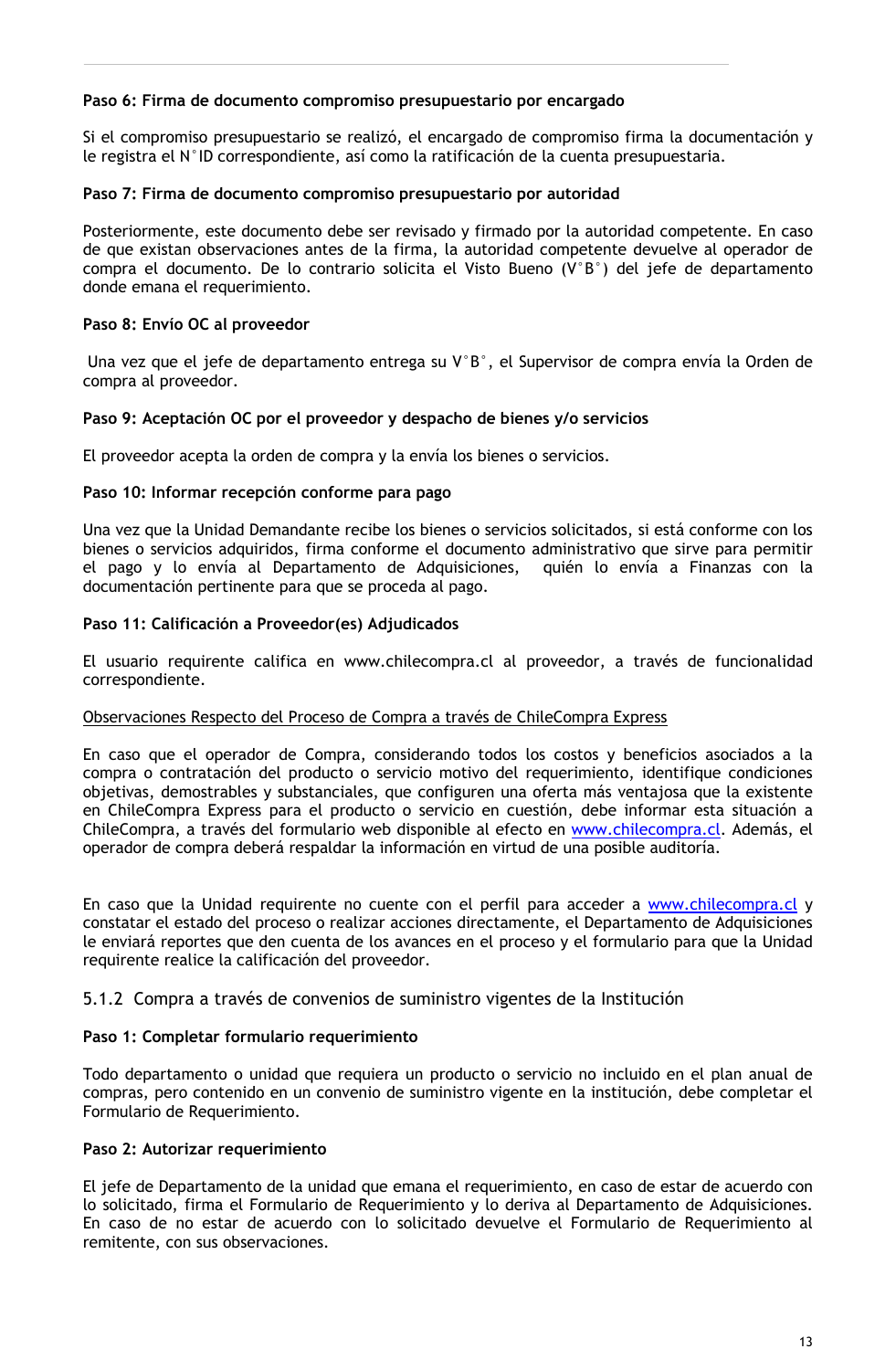#### Paso 3: Revisión y aprobación requerimiento

El Departamento de Adquisiciones revisa el Formulario de Requerimiento, para verificar que no tenga errores ni le falten datos y para sancionar la disponibilidad inicial de presupuesto.

#### Paso 4: Asignación del operador responsable y selección del proveedor

En caso de que el producto o servicio requerido se encuentre disponible en un convenio de suministro vigente, el Jefe del Departamento de Adquisiciones asigna el requerimiento a un operador de compra, para que genere el respectivo proceso de compra a través www.chilecompra.cl.

El Supervisor de Compra determina a qué proveedor(es) enviará la orden de compra, según la tabla de evaluación de los proveedores que se encuentran adjudicados en este convenio de suministro, establecida en las respectivas bases o TDR según corresponda, y deriva esta información al operador de compra.

#### Paso 5: Emisión OC

El operador de Compra genera la Orden de Compra a través de www.chilecompra.cl

#### Paso 6: Solicitud Compromiso Presupuestario

Con la orden de compra generada, el operador de compra deberá solicitar el compromiso presupuestario correspondiente, indicando claramente la información del centro de responsabilidad, el producto estratégico, subproducto específico y el programa presupuestario.

#### Paso 7: Firma documento Compromiso Presupuestario

Realizado el compromiso presupuestario, el encargado de compromiso firma la documentación y le registra el ID correspondiente, así como la ratificación de la cuenta presupuestaria donde se realizó el compromiso.

Posteriormente, este documento debe ser revisado y firmado por la autoridad competente. En caso de que existan observaciones antes de la firma, la autoridad competente devuelve al operador de compra el documento. De lo contrario solicita el V°B° del jefe de departamento donde emana el requerimiento.

#### Paso 8: Envío de OC al proveedor

Una vez que el jefe de departamento entrega su  $V^{\circ}B^{\circ}$ , el Supervisor de compra envía la Orden de compra al proveedor.

#### Paso 9: Aceptación de OC por el proveedor

El proveedor acepta la orden de compra y la envía los bienes o servicios.

#### Paso 10: Informe Recepción conforme de pago

Una vez que la Unidad Demandante recibe los bienes o servicios solicitados, si está conforme con los bienes o servicios adquiridos, firma conforme el documento administrativo que sirve para permitir el pago y lo envía al Departamento de Adquisiciones, quién lo envía a Finanzas con la documentación pertinente para que se proceda al pago.

#### Paso 11: Calificación Proveedor

El usuario requirente califica en www.chilecompra.cl al proveedor, a través de funcionalidad correspondiente.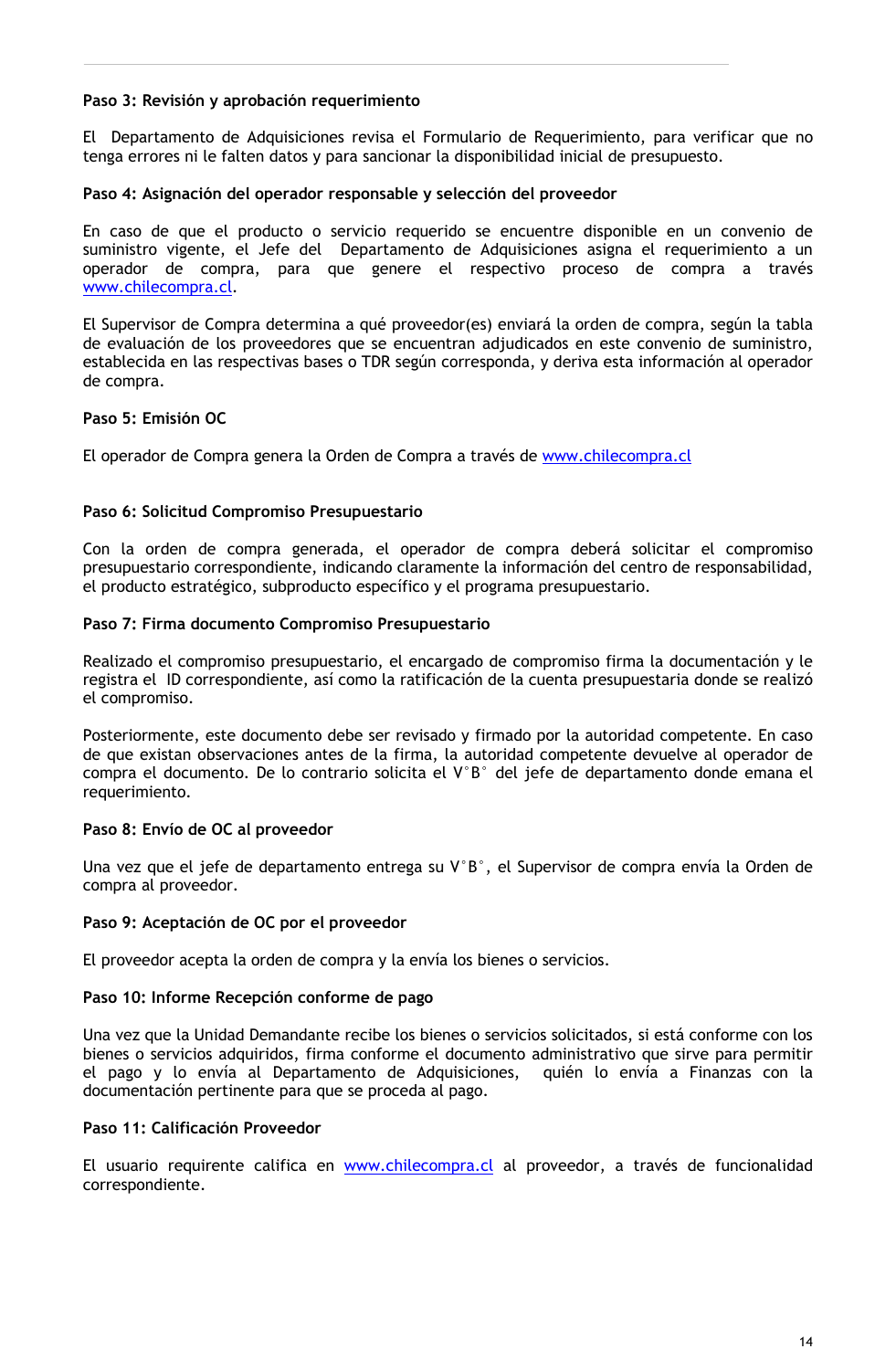#### Observaciones Respecto del Proceso Convenio de Suministro

En caso de que la Unidad requirente no cuente con el perfil para acceder a www.chilecompra.cl y constatar el estado del proceso o realizar acciones directamente, el Departamento de Adquisiciones le enviará reportes periódicos que den cuenta de los avances en el proceso.

## 5.1.3 Compra a través de Trato o Contratación Directa menor 100 UTM

#### Paso 1: Completar Formulario requerimiento

Todo departamento o unidad que requiera un producto o servicio no incluido en el plan anual de compras, que no se encuentra disponible en el catálogo ChileCompra Express ni a través de un Convenio de Suministro vigente en la institución, debe completar el Formulario de Requerimiento.

#### Paso 2: Firma Formulario Requerimiento

El jefe de Departamento de la unidad que emana el requerimiento, en caso de estar de acuerdo con lo solicitado firma el Formulario de Requerimiento y lo deriva al Departamento de Adquisiciones. En caso de no estar de acuerdo con lo solicitado devuelve el Formulario de Requerimiento al remitente, con sus observaciones.

#### Paso 3: Asignación y Aprobación Requerimiento

El Departamento de Adquisiciones revisa el Formulario de Requerimiento, para verificar que no tenga errores ni le falten datos y para sancionar la disponibilidad inicial de presupuesto.

#### Paso 4: Se asigna Operador Responsable

El Departamento de Adquisiciones asigna el requerimiento a un operador de compra para que complete el formulario de Términos de Referencia en www.chilecompra.cl y lo publique, con apoyo de la unidad requirente.

La Unidad Requirente deberá proponer los Términos de Referencia, considerando al menos los siguientes parámetros:

- La descripción y requisitos mínimos de los productos/servicios requeridos.
- Objeto o motivo del contrato o compra
- Requisitos que deben cumplir los oferentes
- · Criterios de evaluación
- Entrega y Apertura de las ofertas; (Modalidades)
- Formas y Modalidad de Pago
- · Indicación del Precio o valor de parte de los oferentes de los servicios que prestarán.
- Plazos de entrega del Bien y/o Servicio
- Nombre y Medio del Contacto en la Institución
- Garantías que se exigirán, si fuere necesario
- Etapas de preguntas y respuestas cuando el tiempo lo permite.

#### Paso 5: Elaborar Cuadro Comparativo

Con las ofertas presentadas en el sistema de información y una vez cumplidos los plazos de publicación señalados en el punto anterior, el encargado de la publicación deberá elaborar el cuadro comparativo correspondiente al proceso.

#### Paso 6: Evaluación

La comisión evaluadora o, en caso de no existir la mencionada comisión, la unidad requirente será la que determine quién es el (o los) adjudicado(s), considerando los criterios de evaluación definidos para el proceso.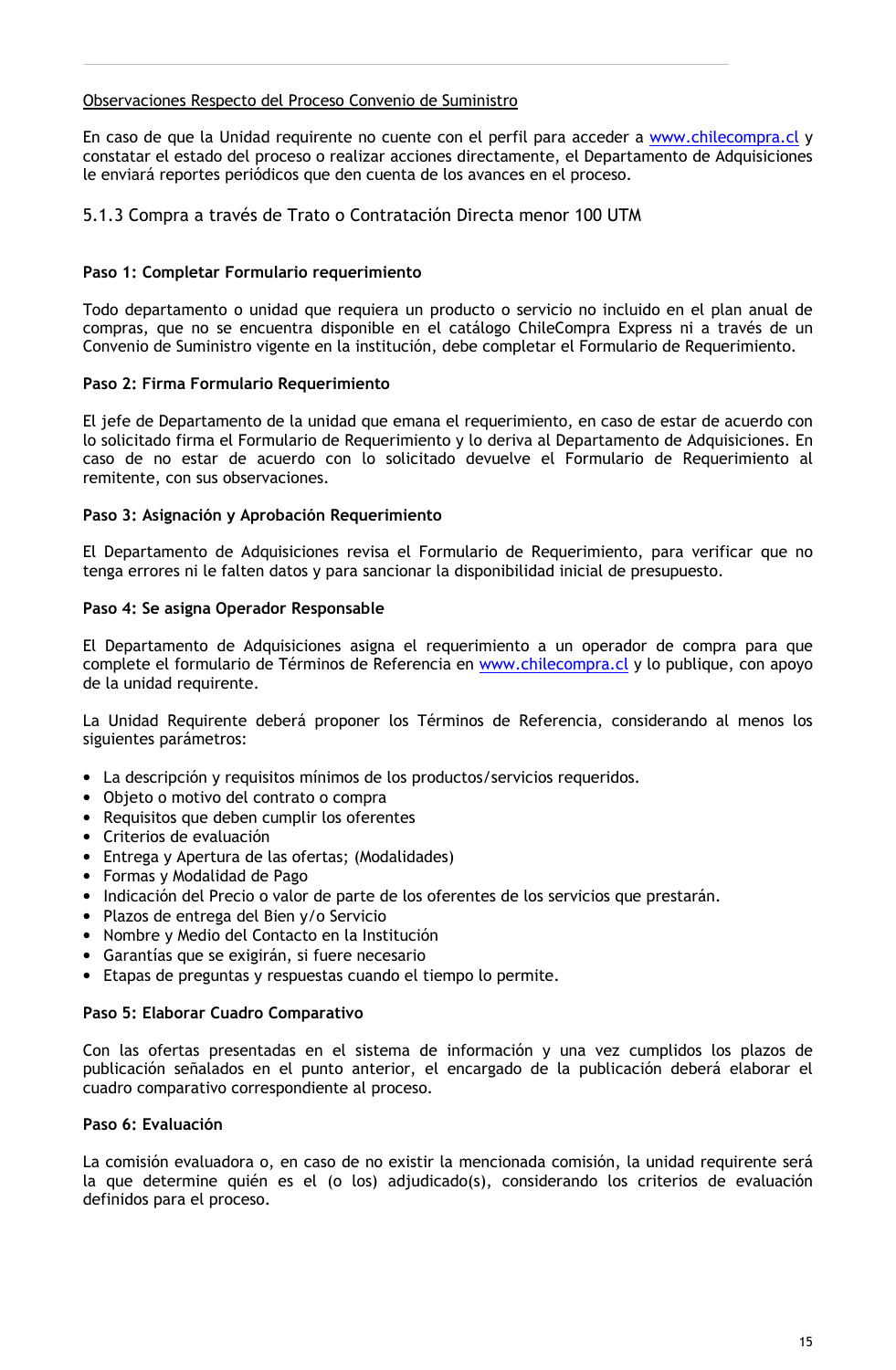#### Paso 7: Creación Resolución Adjudicación

El Departamento de Adquisiciones genera un acta de adjudicación que aprueba la compra en la que, además, establece la procedencia de la contratación directa en función del monto del proceso, y la entrega para su V°B° a la Dirección de Finanzas y unidad requirente. Esta resolución debe estar basada en los criterios de evaluación que se definieron por parte de la Unidad Requirente.

#### Paso 8: Publicación del Acta de Adjudicación en www.chilecompra.cl

El Departamento de Adquisiciones es quien ingresa y publica de la decisión de contratación en www.chilecompra.cl.

#### Paso 9: Emisión OC al proveedor

Una vez que el jefe de departamento entrega su V°B°, el Supervisor de compra envía la Orden de Compra al proveedor.

#### Paso 10: Informe Recepción

Una vez que la Unidad Demandante recibe los bienes o servicios solicitados, si está conforme con los bienes o servicios adquiridos, firma conforme el documento administrativo que sirve para permitir el pago y lo envía al Departamento de Adquisiciones, quién lo envía a Finanzas con la documentación pertinente para que se proceda al pago.

#### Paso 11: Calificación a proveedor

El usuario requirente califica en www.chilecompra.cl al proveedor, a través de funcionalidad correspondiente.

#### Paso 12: Proceso de Cierre

El Departamento de Adquisiciones envía correo electrónico a los proveedores que ofertaron con los resultados finales del proceso y agradece su participación, invitándoles a seguir participando en futuras adquisiciones.

#### Paso 13: Gestión de Contrato

El Departamento de Adquisiciones realiza seguimiento para analizar el grado de cumplimiento de lo comprometido por el proveedor.

#### Paso 14: Gestión de Reclamos

En caso de que se presente un reclamo relacionado al proceso, el Jefe del Servicio debe derivar este reclamo a quien corresponda, para que en un plazo no superior a 48 horas, se comuniquen con el proveedor y le hagan llegar por escrito la respuesta.

#### Observaciones Respecto del Proceso Trato o Contratación directa menor a 100 UTM

En caso de que la Unidad Requirente no cuente con el perfil para acceder a www.chilecompra.cl y constatar el estado del proceso o realizar acciones directamente, el Departamento de Adquisiciones le enviará reportes periódicos que den cuenta de los avances en el proceso para que la Unidad Requirente realice la calificación del proveedor.

#### 5.2 Procesos de compra para bienes y servicios de alta complejidad

Para la contratación de bienes y servicios de alta complejidad, cuya definición requiera de competencias técnicas mayores, y cuyo monto involucrado exceda las UTM 100, la institución utilizará el catálogo ChileCompra Express.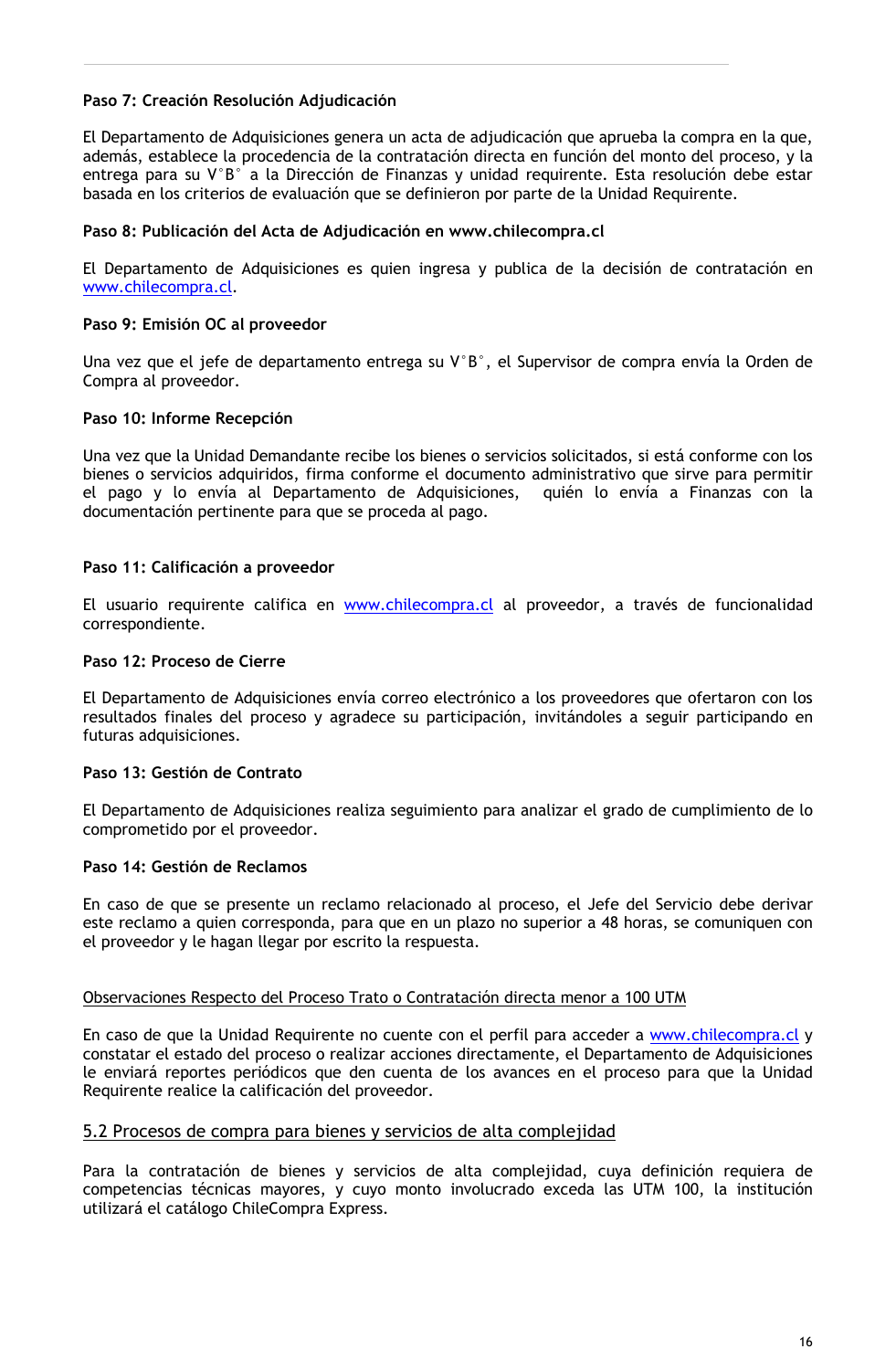En caso de que los productos o servicios requeridos no se encuentren disponibles en el catálogo ChileCompra Express, y que la institución no cuente con convenios de suministro vigentes para la adquisición de los productos o servicios requeridos, deberá realizar una Licitación Pública.

## 5.2.1 Compra por Licitación Pública

#### Paso 1: Completar Formulario Requerimiento

Todo departamento o unidad que requiera un producto o servicio que no se encuentra disponible en el catálogo ChileCompra Express ni a través de un Convenio de Suministro vigente en la Institución, debe completar el Formulario de Requerimiento.

#### Paso 2: Autorizar Requerimiento

El jefe de Departamento de la unidad en que emana el requerimiento en caso de estar de acuerdo con lo solicitado firma el Formulario de Requerimiento y lo deriva al Departamento de Adquisiciones. En caso de no estar de acuerdo con lo solicitado devuelve el Formulario de Requerimiento al remitente, con sus observaciones.

#### Paso 3: Revisión Requerimiento

El Departamento de Adquisiciones revisa el Formulario de Requerimiento, para verificar que no tenga errores ni le falten datos y para sancionar la disponibilidad inicial de presupuesto.

#### Paso 4: Asignación Requerimiento

El Departamento de Adquisiciones asigna el requerimiento a un operador de compra para que complete el formulario de bases en www.chilecompra.cl y lo publique, con apoyo de la unidad requirente.

#### Paso 5: Envío de Bases

Una vez completado, el operador de compra, envía el formulario de bases al Departamento Jurídico para su revisión y V°B°.

#### Paso 6: Revisión y aprobación del formulario de bases

El Departamento Jurídico revisa y valida el formulario de bases en el Sistema de Información, genera la resolución que aprueba las bases y la envía a la autoridad competente para su autorización.

#### Paso 7: Publicación de Bases

La autoridad competente autoriza, a través del Sistema, la publicación de la adquisición y envía al Departamento de Adquisiciones la resolución que aprueba las bases, documento que el Supervisor de la compra utiliza como respaldo para publicar en www.chilecompra.cl.

#### Paso 8: Evaluación de las Ofertas

Al cumplirse la fecha de cierre, el Departamento de Adquisiciones habiendo realizado los correspondientes procesos de apertura bajará las ofertas presentadas, con las que se realizará el proceso evaluación de ofertas en función de los criterios de evaluación y todos los parámetros definidos en las bases de licitación.

#### Paso 9: Determinar adjudicación

La comisión evaluadora o, en caso de no existir la mencionada comisión, la unidad requirente, será la que determine quién es el (o los) adjudicado(s), considerando los criterios de evaluación definidos para el proceso.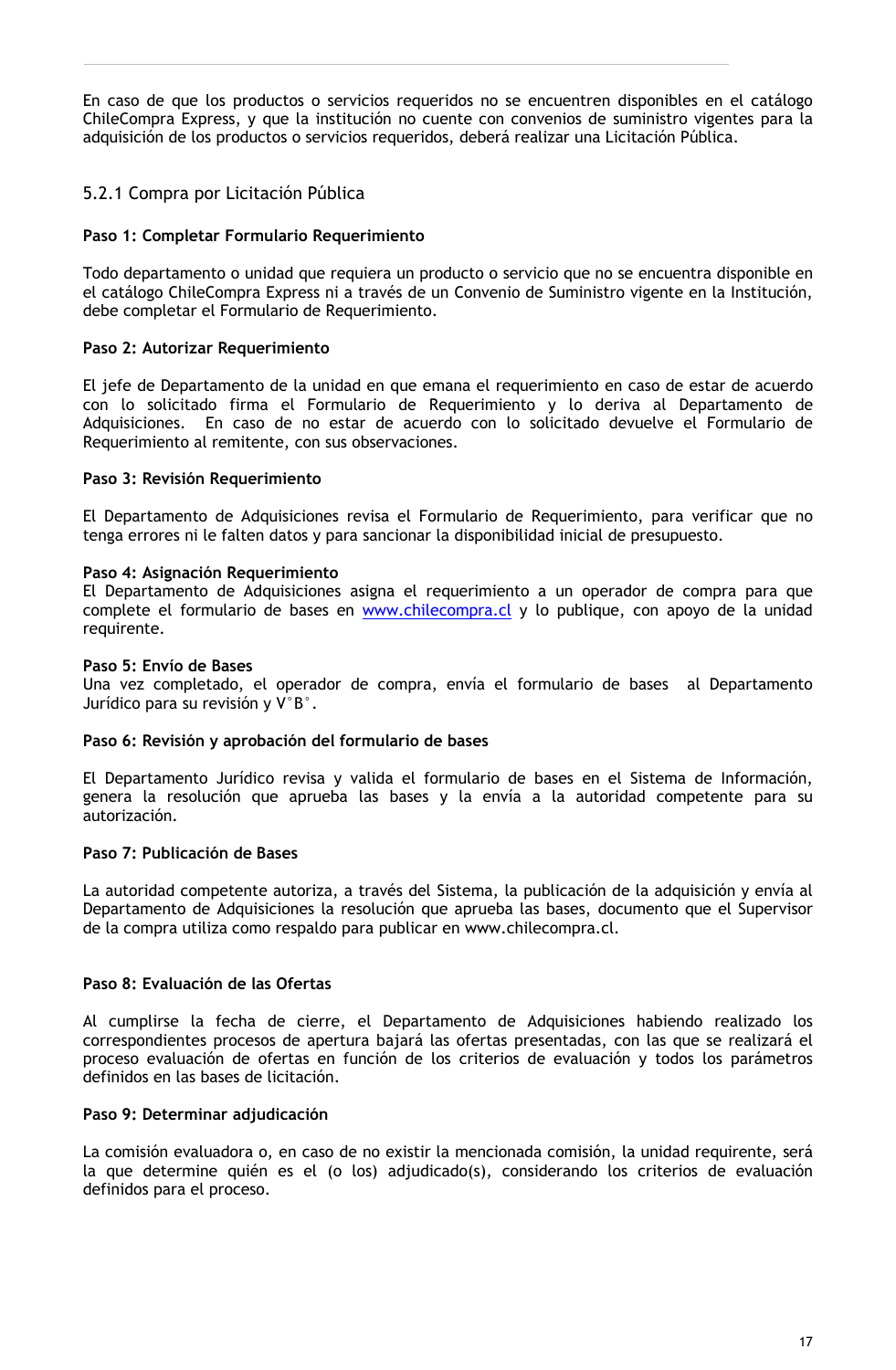#### Paso 10: Generación Resolución Adjudicación

La unidad requirente procederá a generar la resolución de Adjudicación y la entrega para su  $V^{\circ}B^{\circ}$ al Jefe de la Unidad Requirente. Esta resolución debe estar basada en los criterios de evaluación que se definieron por la misma unidad.

#### Paso 11: Aprobación Resolución de Adjudicación y publicación en www.chilecompra.cl

La Resolución de Adjudicación con los V°B° correspondientes es enviada a la autoridad competente quien, en caso de estar de acuerdo con la propuesta de adjudicación firma la resolución y la deriva al Departamento de Adquisiciones quien procederá a realizar el proceso de adjudicación en www.chilecompra.cl.

#### Paso 12: Elaboración Contrato

Si el monto de la contratación es mayor a 100 UTM, el Departamento de Adquisiciones envía los antecedentes del proceso a la Unidad Requirente para que elabore el respectivo contrato.

#### Paso 13: Creación de resolución que aprueba contrato

La Unidad Requirente elabora el respectivo contrato y gestiona que sea suscrito por las partes involucradas. Una vez suscrito genera la resolución que apruebe el mismo.

#### Paso 14: Anexar contrato a www.chilecompra.cl

El contrato suscrito por ambas partes y la resolución que aprueba contrato son enviados al departamento de Adquisiciones para que ésta lo anexe en la ficha del proceso publicado en www.chilecompra.cl.

#### Paso 15: Informe Recepción

Una vez que la Unidad Demandante recibe los bienes o servicios solicitados, solicita al Usuario Requirente la firma conforme, que funda el pago y lo envía al Departamento o de Adquisiciones, y ésta lo envía a Finanzas para pago.

#### Paso 16: Envío Factura

Cuando el proveedor envíe la Factura concerniente a la adquisición, el Departamento de Adquisiciones la enviará a la Dirección de Administración y Finanzas para que efectúe el pago.

#### Paso 17: Calificación del proveedor

El usuario requirente califica en www.chilecompra.cl al proveedor, a través de la funcionalidad correspondiente.

#### Paso 18: Proceso de Cierre

El Departamento de Adquisiciones envía correo electrónico a los proveedores que ofertaron con los resultados finales del proceso y agradeciendo su participación, invitándoles a seguir participando en futuros procesos de adquisición.

#### Paso 19: Gestión de Contrato

El Departamento de Adquisiciones realiza seguimiento para analizar el grado de cumplimiento de lo comprometido por el proveedor.

#### Paso 20: Gestión de Reclamos

En caso de que se presente un reclamo relacionado al proceso, el Jefe de la Unidad Requirente debe derivar este reclamo al Departamento de Adquisiciones, para que en un plazo no superior a 48 horas, se comunique con el proveedor y le haga llegar por escrito la respuesta.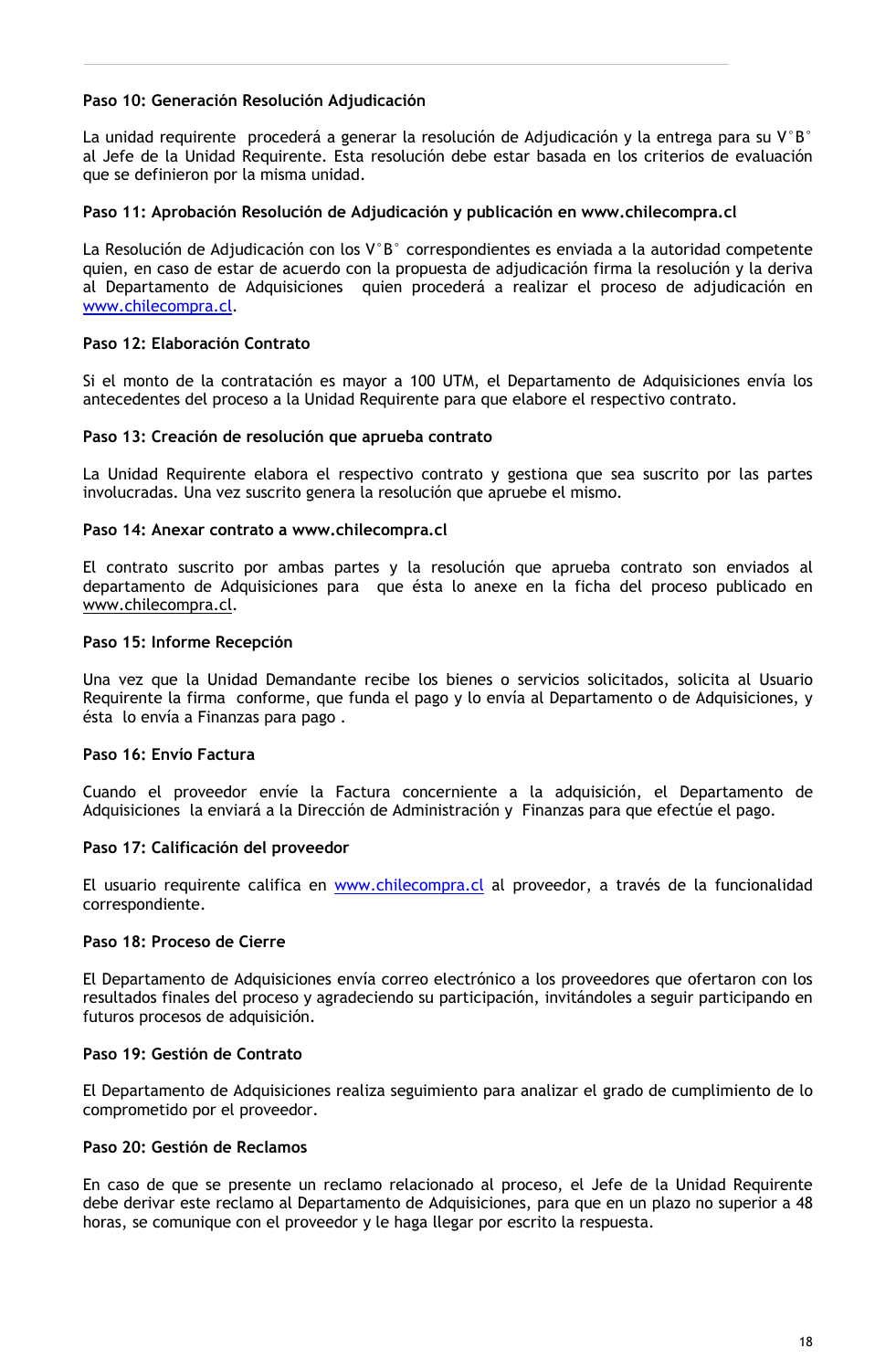#### Observaciones Respecto del Proceso Licitación Pública

En caso que la Unidad requirente no cuente con el perfil para acceder a www.chilecompra.cl y constatar el estado del proceso o realizar acciones directamente, el Departamento de Adquisicionesle enviará reportes periódicos que den cuenta de los avances en el proceso para que la Unidad requirente realice la calificación del proveedor.

#### 5.2.1 Compra por Licitación Privada

Los pasos a seguir para el procedimiento de compra a través de licitación privada deben ser los mismos que en el de la pública, exceptuando lo indicado en el art. 8 de la ley de compras y 10 del reglamento.

Se procederá a realizar una contratación a través de licitación privada, previa resolución fundada que autorice la procedencia de éste, así también el tipo de convocatoria será diferente ya que en este caso será cerrada.

## 5.2.3 Formulación de bases

Para determinar el contenido de las Bases se debe considerar la siguiente información: lo dispuesto en la Ley Nº 19.886, lo señalado en los artículos 9, 19 al 43 y 57 letra b), del Reglamento de la Ley Nº 19.886 y lo indicado en las normas comunes de esta normativa, junto con la responsabilidad de cada actor dentro del proceso.

#### Contenidos de las Bases

- · Introducción
- Objetivos de la Licitación
- Perfil y requisitos de los participantes
- Etapas y Plazos de la Licitación
- Calificación e idoneidad de los participantes. Este punto será validado con los antecedentes legales y administrativos que los oferentes en forma física presenten o que estén disponibles en el portal ChileProveedores.
- Entrega y Apertura de las ofertas (Modalidades)
- · Definición de criterios y evaluación de las Ofertas (Nombramiento de Comisión, si corresponde)
- · Contenido del Contrato: objeto del contrato, plazo y duración, administrador del contrato, término anticipado, etc.
- Modalidad de Pago
- · Naturaleza y monto de las garantías de seriedad de la oferta, de fiel cumplimiento y de anticipo cuando corresponda.
- · Montos de las garantías, forma y oportunidad de restitución
- Multas y Sanciones
- Nombre y Medio de contacto en la Institución

En cuanto a las especificaciones técnicas de los bienes y servicios a contratar, se requiere de lo mínimo:

- Descripción de los Productos/Servicios
- Requisitos mínimos de los Productos
- Plazos de entrega del Bien y/o Servicio

Estas condiciones deben ser expresadas en forma genérica. De ser necesario hacer referencia a marcas específicas, debe agregarse a la marca sugerida la frase "o equivalente" (Artículo 22 del Reglamento).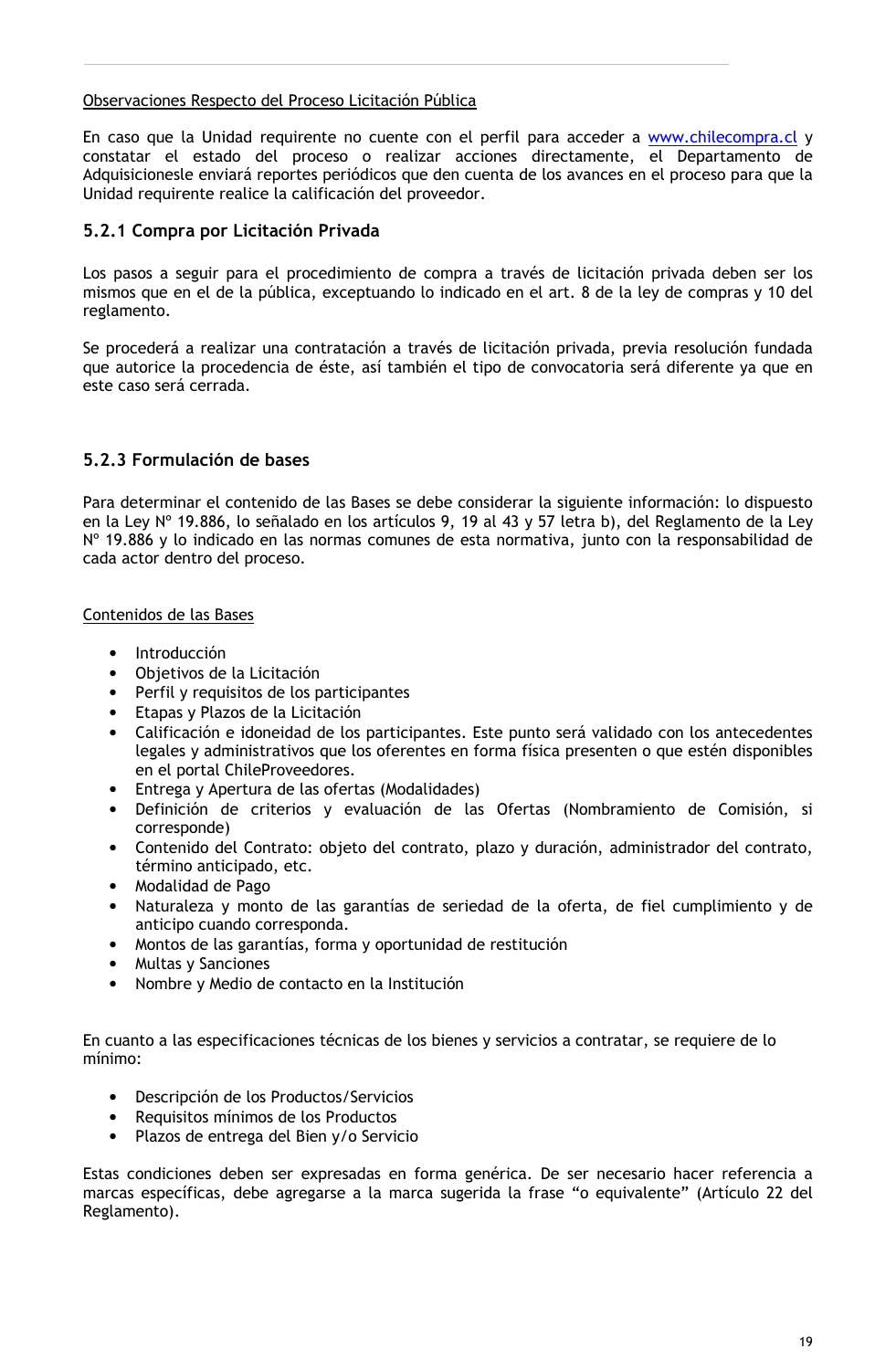Las Bases podrán contener otros elementos que se relacionen con el llamado a Licitación, con el objeto de precisar la materia de la compra del bien y/o servicio, siempre que no contradigan las disposiciones de la Ley de Compras y su Reglamento.

De estas definiciones se extraerá la información necesaria para completar el formulario de Bases disponible en el Portal.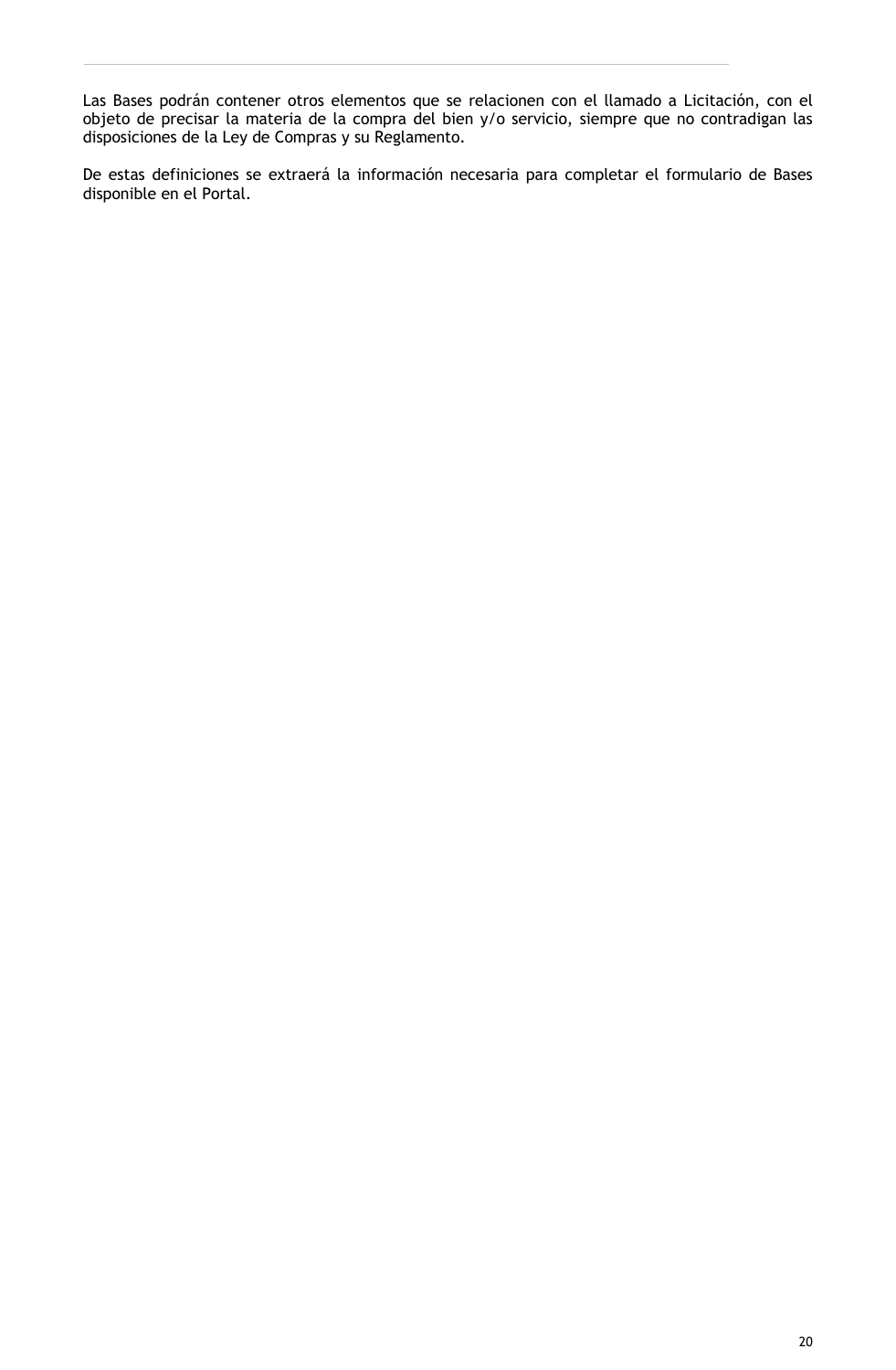## 6. Evaluación de las ofertas

## 6.1 Criterios de evaluación

Los criterios de evaluación son parámetros cuantitativos y objetivos que siempre serán considerados para decidir la adjudicación, atendiendo a la naturaleza de los bienes y servicios que se licitan, la idoneidad y calificación de los oferentes y cualquier otro antecedente que sea relevante para efectos de la Adjudicación.

Es obligatorio que todos los procesos de contratación cuenten con criterios de evaluación.

Los criterios de evaluación se pueden clasificar en:

Criterios Económicos, por ejemplo, precio final del producto o servicio (que incluye valorización del servicio de mantenimiento).

Criterios Técnicos, tales como: garantía post venta de los productos, experiencia del oferente y del equipo de trabajo, plazos de entrega, infraestructura, solidez financiera, calidad técnica de la solución propuesta, cobertura, etc.

Criterios Administrativos, que tienen mayor relación con el cumplimiento de presentación de los antecedentes administrativos y legales que se solicitan a los oferentes, como por ejemplo: constitución de la sociedad, vigencia de la sociedad, certificado de la inspección del trabajo, declaraciones juradas o simples de diversa índole, boletas de garantía, entre otros. Estos elementos, en general, no tienen ponderación en la evaluación de la oferta sino que, más bien, se consideran requisitos de postulación, debido a que si alguno se omite, la oferta se considera incompleta.

Estos antecedentes se pueden encontrar vigentes en ChileProveedores, por lo cual no deben ser solicitados por papel adicionalmente.

La aplicación de los criterios debe ser realizada únicamente en función de los parámetros y ponderaciones debidamente establecidos en las respectivas Bases o Términos de Referencia, según corresponda.

Para determinar los Criterios Evaluación es necesario tener claridad respecto de los objetivos de la contratación (qué se quiere obtener), los que deben estar asociados a variables cuantificables (Variables observables que permitan medir el cumplimiento de los objetivos). Estas variables deben estar asociadas a ponderadores, en función de la relevancia de cada una de las ellas para el proceso de contratación.

Las Variables a medir deben tener asociadas una Meta o estándar (Valor deseado o ideal para cada indicador, incluyendo su tolerancia) con sus respectivos Tramos de Evaluación (Valoración de las diferencias en relación a la meta) y Método de medición. Cada proceso de evaluación debe constar de al menos dos criterios de evaluación.

#### 6.2 Evaluación de ofertas para procesos de baja complejidad

Para contrataciones de baja complejidad, la evaluación de las ofertas presentadas por los proveedores debe ser realizada por el Departamento de Adquisiciones, quien debe levantar la información de las ofertas, y aplicar a éstas los criterios de evaluación previamente definidos en las respectivas Bases o TDR, según corresponda.

Con la información de las ofertas recibidas, el Gestor de Compra debe generar el Cuadro Comparativo de Ofertas, documento que registra la información de los distintos parámetros a considerar en la evaluación de las ofertas.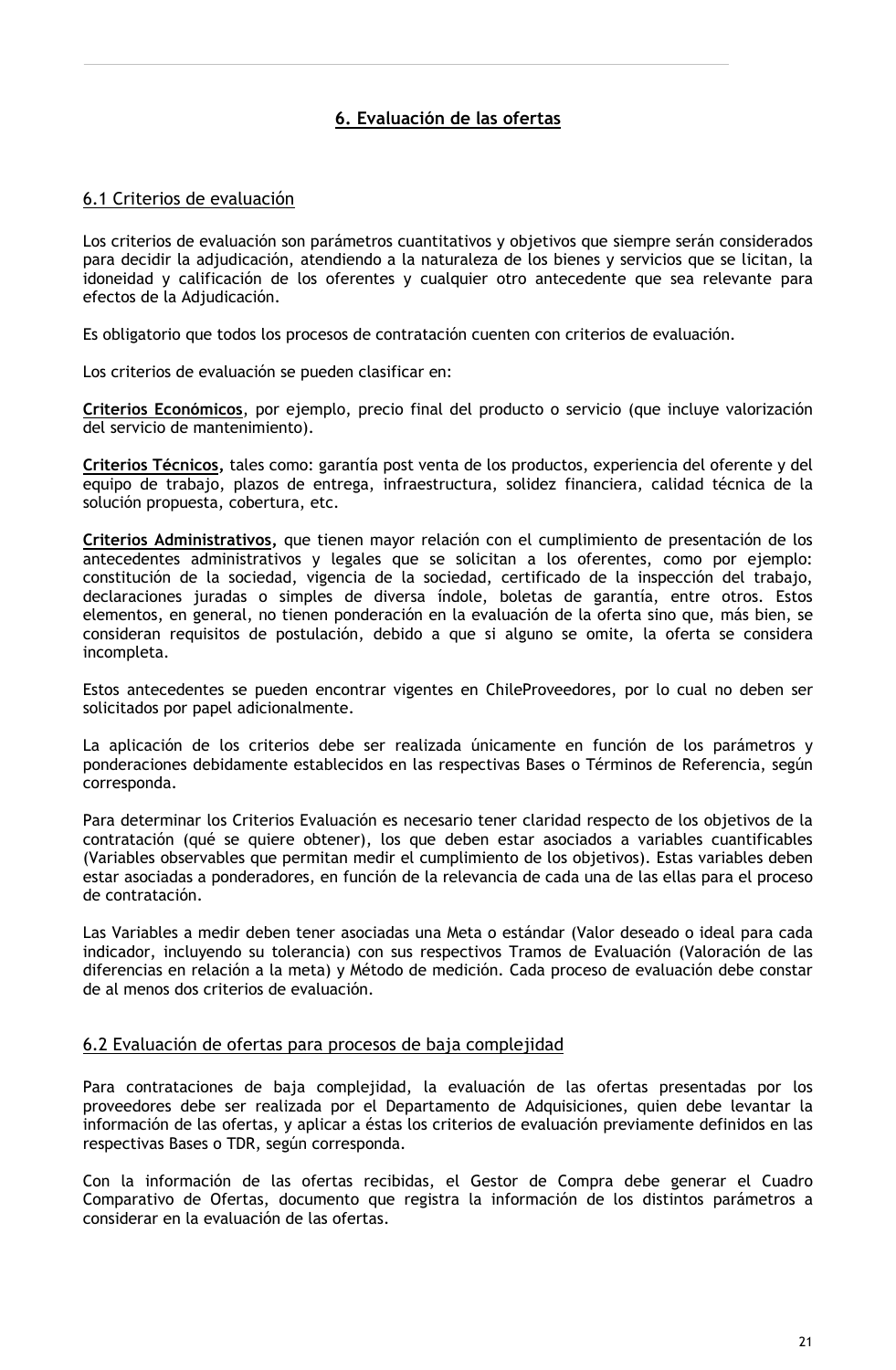A partir del Cuadro Comparativo de Ofertas, el Gestor de compras aplica los Criterios de Evaluación, documento que registra el puntaje final obtenido por cada una de la ofertas en función de los Criterios de Evaluación.

## 6.3 Evaluación de ofertas para procesos de alta complejidad

En los casos de contrataciones de alta complejidad, la evaluación de las ofertas presentadas por los proveedores será realizada por una Comisión de Evaluación.

Podrán integrar la Comisión de Evaluación una o más personas del Departamento o Unidad al que pertenece el Usuario Requirente, una o más personas del Departamento Jurídico, una o más personas del Departamento de Finanzas, una o más personas del Departamento de Adquisiciones, expertos externos, unidades técnicas especiales, u otras personas, según lo determine el Alcalde.

El Departamento de Adquisiciones entregará a cada uno de los integrantes de la Comisión de Evaluación la información completa de las ofertas recibidas, información con al que la Comisión de Evaluación procederá a iniciar su trabajo.

La Comisión de Evaluación, a través de metodología de panel de expertos u otra que defina al efecto, procederá a aplicar los Criterios de Evaluación y generar el Acta de Evaluación, documento que deja constancia, entre otros aspectos, de:

- Los integrantes que participaron en el proceso de evaluación;
- Las ofertas evaluadas;
- Los criterios, ponderaciones y puntajes establecidos en las bases y que fueron utilizados para la evaluación;
- Las solicitudes de aclaraciones, pruebas y rectificaciones de defectos formales y las respuestas a dichas solicitudes;
- Las evaluaciones de cada oferta, el puntaje final obtenido por cada una de la ofertas en función de los Criterios de Evaluación y la recomendación de adjudicación, deserción o declaración de inadmisibilidad y su justificación.

El resultado del trabajo realizado por la Comisión de Evaluación quedará registrado en una Acta de Evaluación firmada por todos los miembros de la comisión evaluadora y debe anexarse a la Resolución que da cuenta del resultado final del proceso de contratación.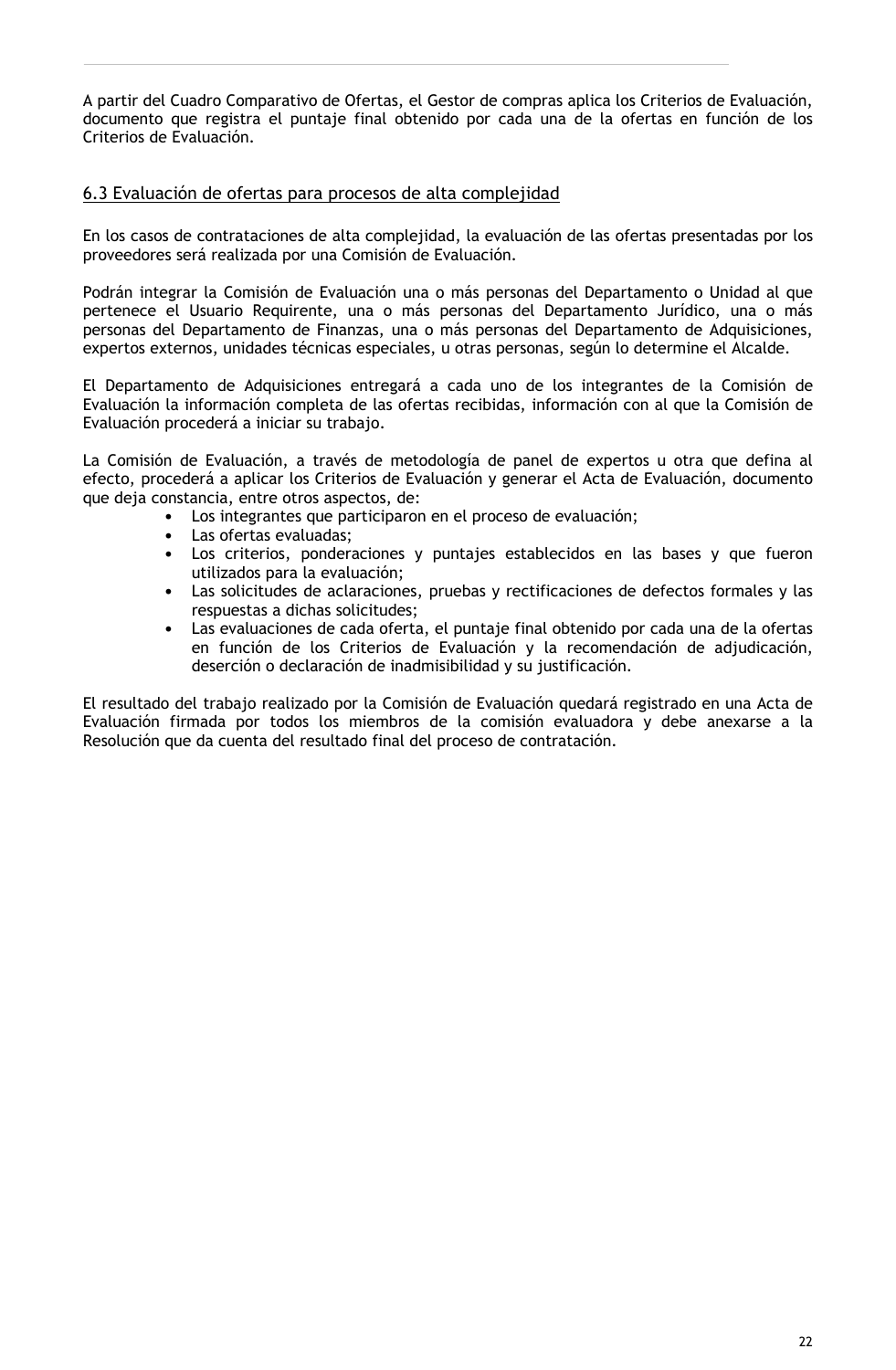## 7. Cierre de Procesos

Terminado el proceso de evaluación de ofertas y generado el Informe o Acta de Evaluación, según corresponda, el Departamento de Adquisiciones debe realizar el cierre del proceso, entregando toda la información necesaria para fundamentar la decisión final respecto del proceso, establecer métodos para resolver las inquietudes de proveedores respecto del proceso y agradecer la participación de proveedores.

#### 7.1 Fundamentación de la decisión de compra

Cada decisión de compra debe ser fundamentada en el Informe o Acta de Evaluación según corresponda, documento que debe dar cuenta, en forma clara y ajustándose a los criterios previamente establecidos en las respectivas Bases o TDR, del resultado final del procesos y de la  $\alpha$  decisión final de la Institución, y que debe ser anexado a la Resolución que establece la decisión final del proceso.

La Resolución que da cuenta del resultado final del proceso debe estar en concordancia con el Informe o Acta de Evaluación, y establecer claramente las condiciones en las cuales se contratará con los proveedores adjudicados, o de lo contrario, las condiciones que hacen necesario declarar desierto todo o parte del proceso.

## 7.2 Comunicados de resultados y agradecimientos

Una vez concluido cualquier proceso de adquisición de la Institución, el Departamento de Adquisiciones enviará un comunicado, a través de mail o carta formal, a nombre del Jefe del Departamento de Adquisiciones a los proveedores participantes del proceso, informando que se encuentra disponible en www.chilecompra.cl la información del término del proceso de adquisición.

En el comunicado además se agradecerá la participación de los proveedores en el proceso e invitará a continuar participando de los procesos de adquisiciones que la Institución realice.

En caso de procesos que no hubiesen sido realizados a través de www.chilecompra.cl y por tanto no sea posible conocer el resultado del proceso por esa vía, el comunicado deberá contener la Resolución correspondiente que da cuenta del resultado final del proceso.

## 7.3 Resolución de inquietudes

Las inquietudes que los proveedores manifiesten, respecto de los procesos de adquisición que la Institución realice, serán recibidas por el Jefe del Departamento de Adquisiciones. En caso de que otro funcionario de la Institución reciba directamente consultas o inquietudes respecto de algún proceso de adquisición de la Institución deberá derivar esta consulta al Jefe del Departamento de Adquisiciones, quien gestionará las respuestas a cada una de las inquietudes y derivará las consultas al responsable de cada uno de los procesos.

El responsable de cada proceso deberá preparar la respuesta a la inquietud del proveedor, la que deberá remitir directamente al proveedor, vía correo electrónico, con copia al Departamento de Adquisiciones. La respuesta al proveedor deberá ser enviada en un plazo no superior a 48 horas hábiles.

En caso de que se reciban reclamos de proveedores en forma directa o a través de la plataforma Probidad Activa de ChileCompra, respecto de algún proceso de adquisición de la Institución, los responsables de cada proceso deberán dar respuesta, las que deberán ser canalizadas por el Departamento de Adquisiciones, a través de la funcionalidad disponible en www.chilecompra.cl al efecto. El tiempo de respuesta no debe superar las 48 horas.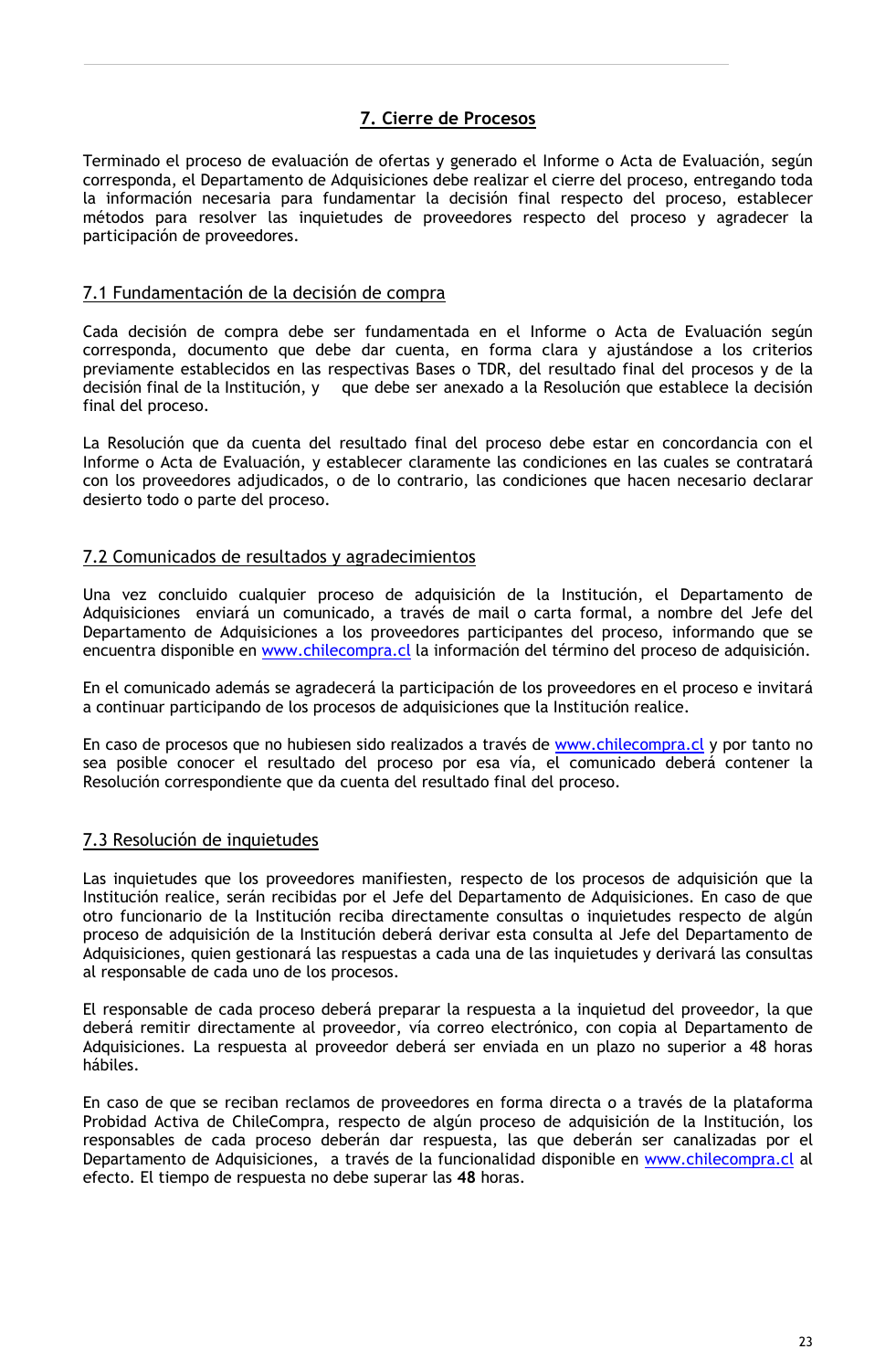## 8. Recepción de bienes y servicios

Se define como las actividades que se requieren para recibir, comprobar e informar la entrega de los Bienes y Servicios que se han requerido y adquirido.

Para esto el procedimiento es el siguiente:

#### Paso 1

Definir la unidad o cargo del encargado de la recepción de los insumos entregados por el proveedor, para determinar el procedimiento de almacenamiento de los insumos.

#### Paso 2

Verificar que los artículos corresponden a lo solicitado en la Orden de Compra o Contrato y generar recepción conforme a través del correspondiente formulario.

#### Paso 3

Si existe conformidad, generar informe de recepción y enviarlo a Dirección de Administración y Finanzas para que proceda al pago.

Si no hay conformidad con los productos o servicios requeridos, emitir informe de rechazo y enviarlo al proveedor.

## Paso 4

Despachar los artículos solicitados a los requirentes.

#### Paso 5

Posteriormente registrar los antecedentes en el formulario de recibo.

#### Paso 6

Solicitar el informe de recepción de los artículos a la unidad requirente y obtener la conformidad de los artículos entregados con la firma del formulario de recepción.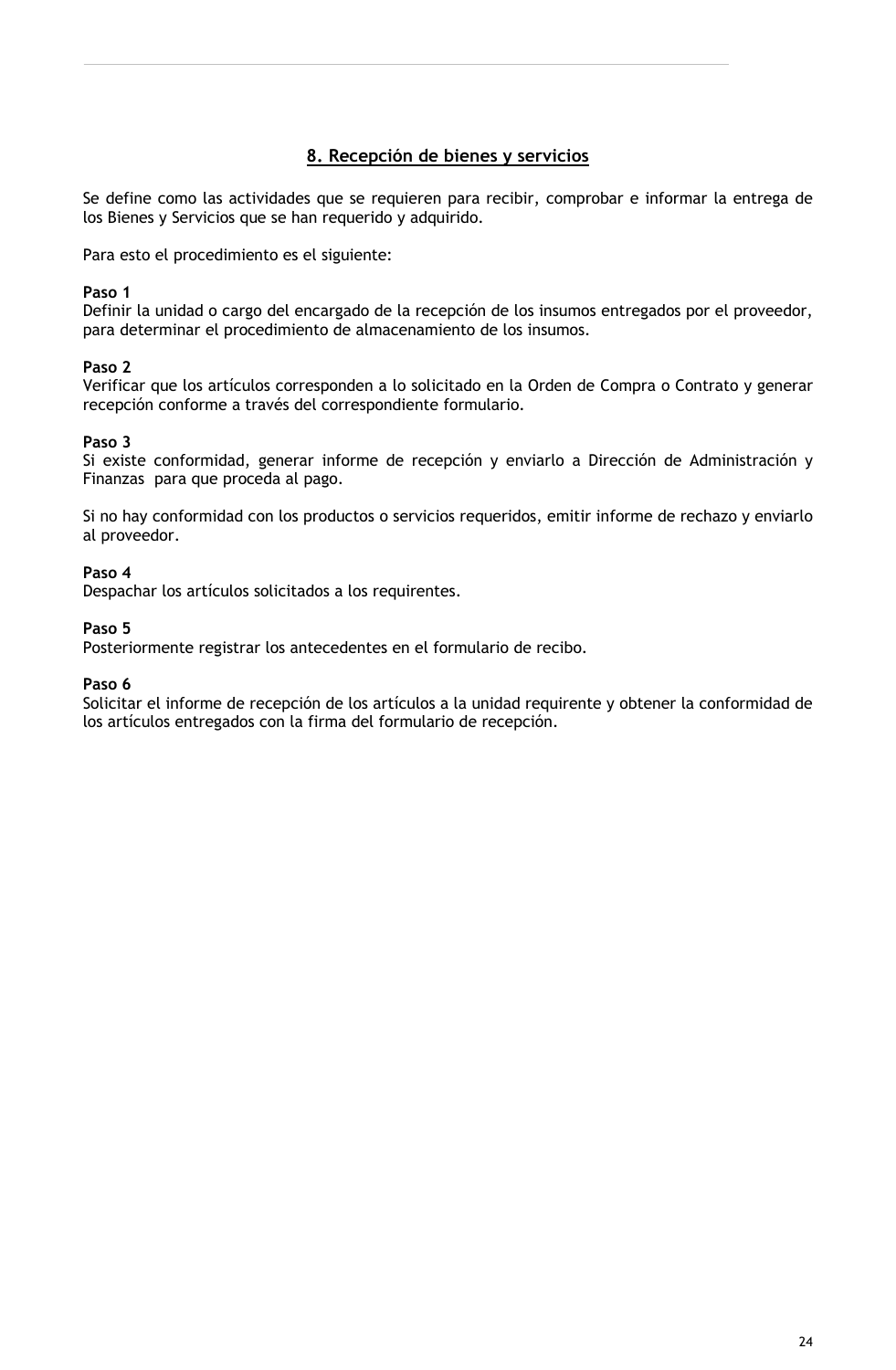## 9. Procedimiento de pago

Todo el procedimiento debe adecuarse a lo establecido en la CIRCULAR N° 3 del Ministerio de Hacienda, que establece que los pagos deben ser realizados dentro de los 30 días desde la recepción de la factura.

## 9.1 Respaldar el pago con el Informe de Recepción Conforme

Con el objeto de poder materializar un pago a un tercero se requerirá siempre, salvo aquellos que se realicen por Caja Chica, una orden de compra, a la que se adjuntará el Informe de recepción de bienes y servicios, que lo autoriza de acuerdo al tramo que se establece a continuación:

## 9.2 Realizar resolución de pago

- o Pagos inferiores a UTM 3 deberán ser autorizados por el Jefe de Administración y Finanzas o su subrogante o suplente, el Jefe de la Dirección requirente y el Alcalde.
- $\circ$  Pagos entre UTM 3 y UTM 100, la Resolución deberá estar suscrita por el Jefe de la Dirección de Administración y Finanzas, el Jefe de la Dirección requirente y el Alcalde.
- $\circ$   $\,$  Para pagos superiores a UTM 100, la Resolución será suscrita por el Jefe de la  $\,$  Dirección de Administración y Finanzas, el Jefe de la Dirección requirente y el Alcalde.

Las personas autorizadas para hacer pago son:

- Jefe del Departamento de Administración y Finanzas
- Alcalde

El Jefe del Departamento de Finanzas deberá preparar la información contable y la planilla de pago correspondiente.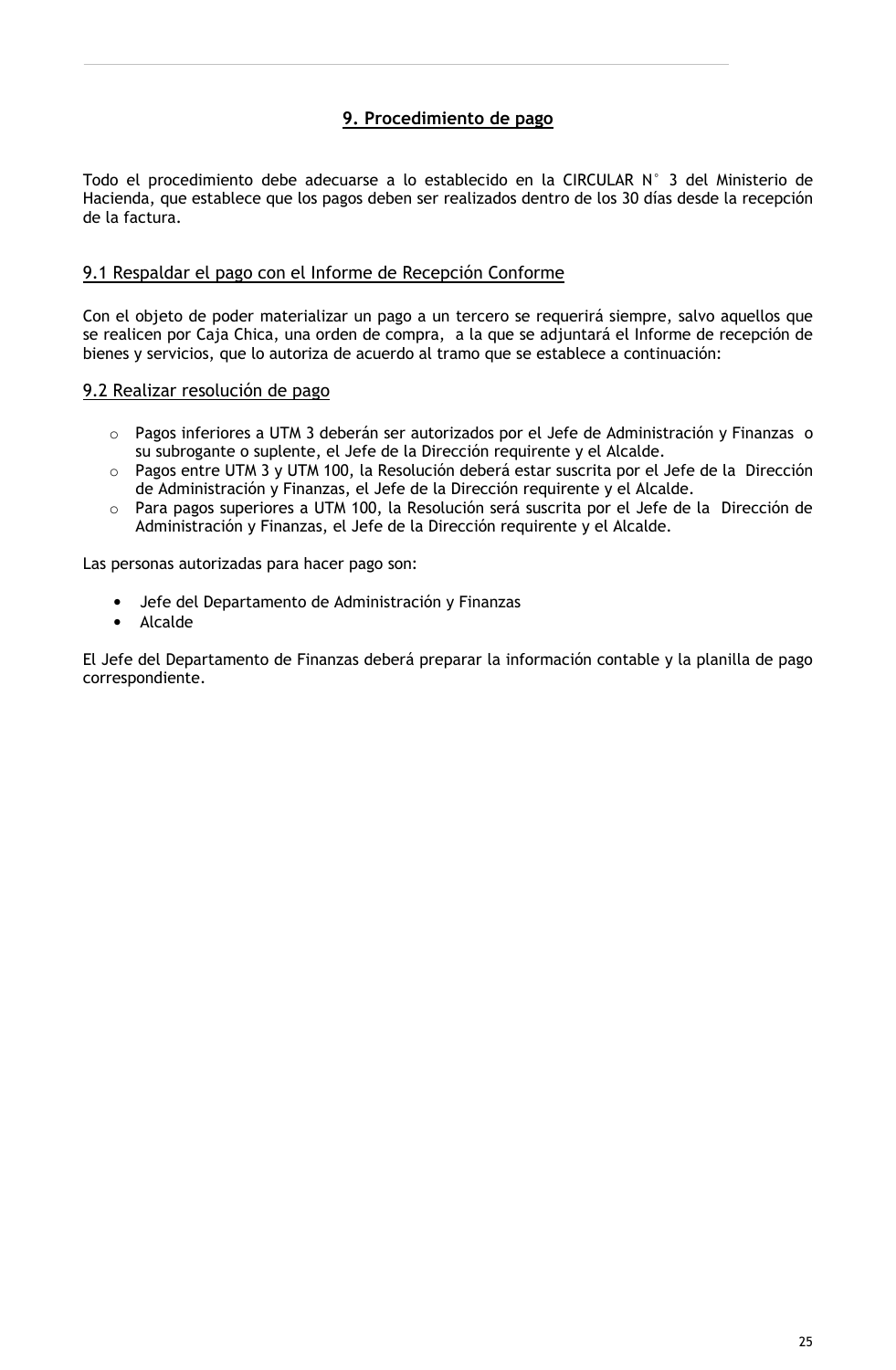## 10. Política de inventario

#### 10.1 Objetivos específicos:

El objetivo principal de realizar control de inventarios reside en la óptima utilización de los productos que se guardan en bodega.

Garantizar la disponibilidad permanente del grupo de productos definidos como estratégicos, asegurando el adecuado funcionamiento operacional de la Institución.

Establecer y determinar los volúmenes de producto que se manejarán en el Inventario, asegurando que dichos niveles sean óptimos y que representen un adecuado costo de operación.

Identificar los puntos del proceso asociado al manejo de inventario, definiendo mecanismos de registro y control del mismo, que permitan asegurar y efectuar el adecuado control y seguimiento, y disponer de elementos que apoyen la gestión del mismo.

## 10.2 Alcance

El alcance de la política de inventario estará acotado a los productos que se utilizan para el normal funcionamiento y que son administrados por parte de las areas, agrupándose en 3 grupos de productos en función del uso: artículos de oficina, artículos de aseo e insumos computacionales.

## 10.3 Proceso de inventario

#### 10.3.1 Preparación de inventario

Las fases principales del proceso de inventario son las siguientes;

- Conservación: Localización y distribución correcta de los materiales para que puedan ser fácilmente inventariados.
- Identificación: Exactitud de la identificación de los componentes y solamente un número restringido de personas puede identificarlos correctamente.
- Instrucción: Debe estar bien definida la función de cada actor en el proceso de inventario.
- Formación: Es necesario formar y recordar a los actores del proceso en el procedimiento óptimo de inventario.

El proceso de inventario debe determinar cuales son las potencialidades y falencias del inventario, considerando lo siguiente para tomar acciones correctivas:

- Exceso de Inventario  $\bullet$
- Insuficiencia de inventario
- Robo
- Mermas
- Desorden

En el proceso de inventario participan fundamentalmente 5 actores: los usuarios, el encargado de bodega, la Dirección de Administración y Finanzas, el encargado de inventarios y los Proveedores.

El Control de Inventario se debe realizar sobre la base de los registros que se deben mantener.

Una vez al año, con el fin de corroborar que los archivos de stocks representan lo que se encuentra en bodega, se realizará el levantamiento del inventario.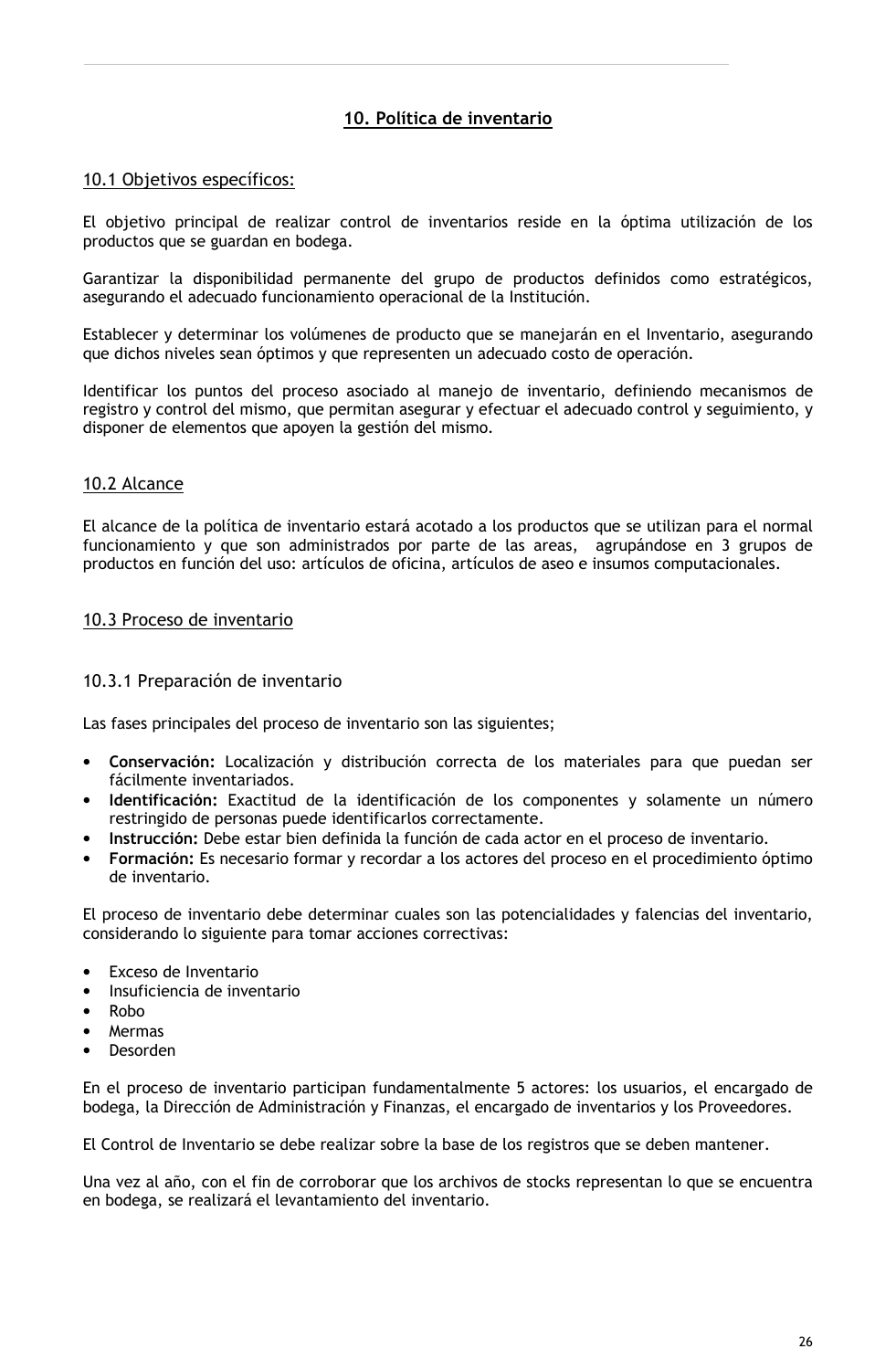## 10.3.2 Bodega de materiales

El acceso a la bodega de materiales está restringido al personal encargado.

Las mercaderías deben estar ordenadas, ya que el acomodo de las mercaderías ayuda a tener un mejor control, facilita el conteo y localización inmediata. Esto debe ser realizado con base a la estructura de la Bodega.

Con respecto al control de mermas, se debe siempre tener la documentación que registre esto, con el fin de determinar las causas y buscar correcciones.

## 10.3.3 Reposición de stock

Para el procedimiento de reposición de stock se deben definir los tiempos de entrega.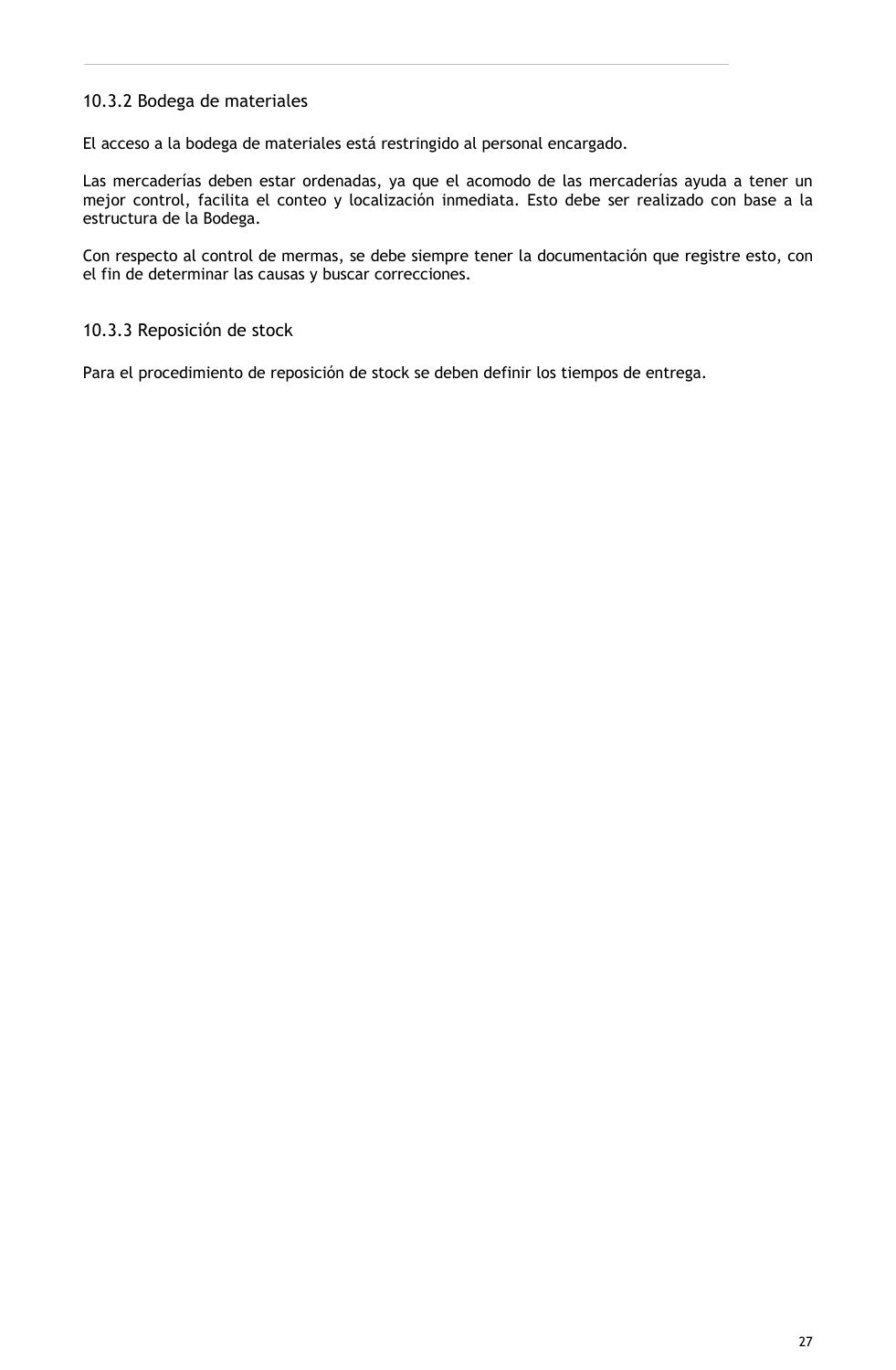## 11. Gestión de contratos y de proveedores

La Gestión de contratos significa definir las "reglas de negocio" entre la entidad compradora y los proveedores - minimizando los riesgos del proceso - y manejar eficaz y eficientemente su cumplimiento.

Comprende la creación del contrato, su ejecución, la gestión de las entregas de los productos o servicios y la relación con los proveedores.

Una visión integral incluye además la gestión post entrega (o post venta), la evaluación de los contratos, el registro y uso de la información generada en cada adquisición para planificar las compras y tomar mejores decisiones.

El Secretario Municipal llevará registro y actualización de todos los contratos vigentes. Esto, de acuerdo a familias clasificadas de la siguiente manera:

- Inmobiliarios (arriendos)
- Telecomunicaciones (telefonía fija y móvil, Internet, entre otros)
- · Mantención y Servicios Generales (aseo, vigilancia, mantencion de infraestructura, entre otros)
- Mantención vehículos y equipamiento
- Servicios de Apoyo
- Otros servicios

Cada Dirección llevará registro de todas las contrataciones con proveedores reguladas por contrato, los que deberán contener al menos los siguientes antecedentes:

- Fecha de inicio de contrato  $\bullet$
- Antigüedad del Contrato (en años y meses)
- Monto anual de contrato
- Si tiene cláusula de renovación automática
- Si tiene cláusula de término anticipado
- Fecha de entrega de productos o cumplimiento de hitos
- $\bullet$  Fecha de pago
- Funcionario de la entidad responsable o coordinador de ese contrato
- Garantías  $\bullet$
- Multas

Esta información debe ser utilizada para verificar mensualmente si proceden pagos renovación, término u otros hitos.

La evaluación de los contratos debe ser realizada antes de la fecha de término o renovación establecida en los mismos. Se debe considerar los plazos de avisos anticipados establecidos en los contratos.

#### Criterios a evaluar, cuando corresponda:

- o Antigüedad
- o Especificidad
- o Complejidad de licitarlo
- o Cláusulas de término de contrato
- o Cumplimiento del contrato por parte del proveedor

#### Plazo para la suscripción de los contratos:

El plazo para la suscripción del contrato será aquel que se contemple en los términos de referencia o en las bases respectivas; si nada se dice, deberá ser suscrito en un plazo no superior a 30 días corridos a partir de la fecha de la notificación de la adjudicación.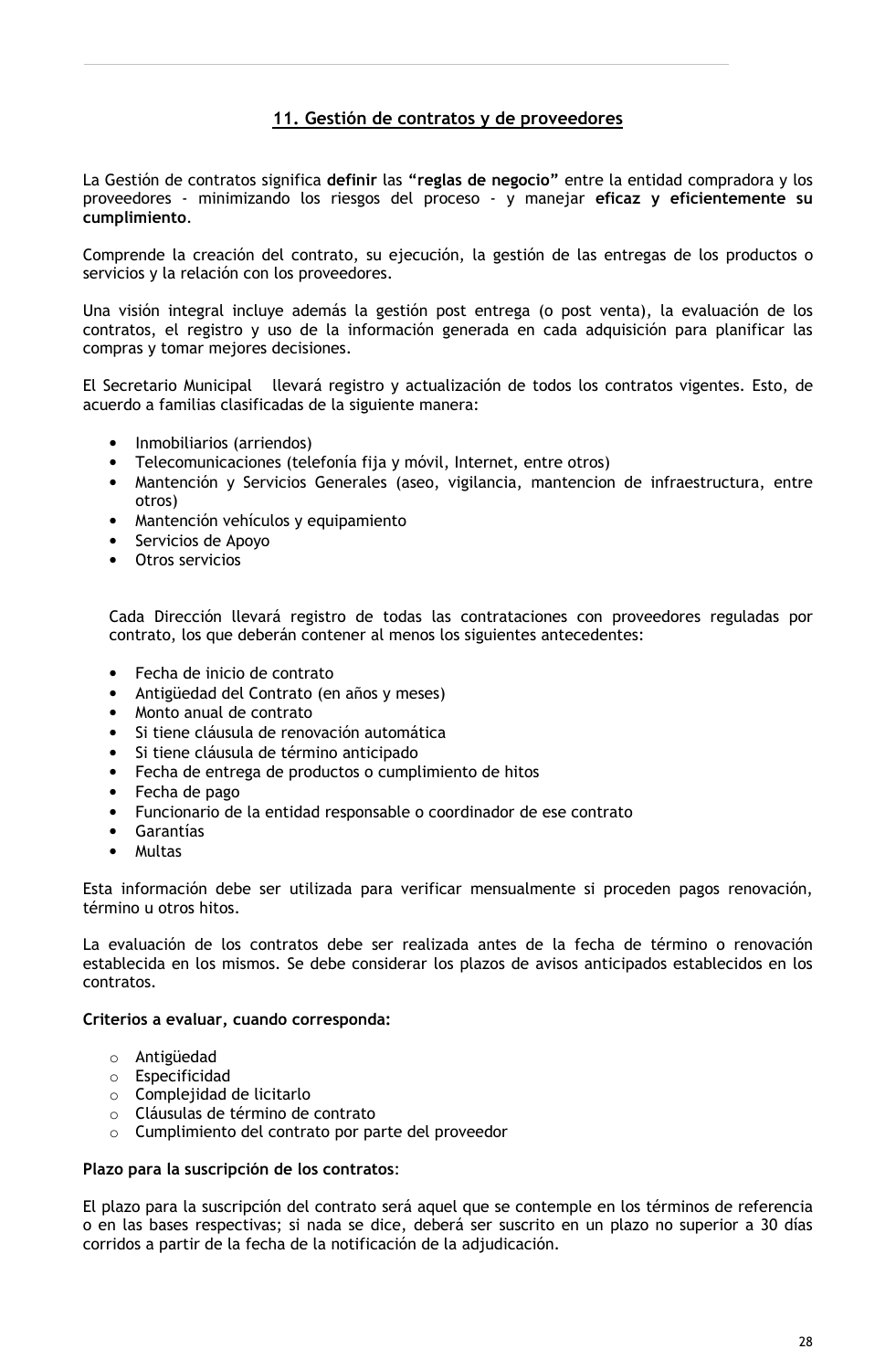El contrato definitivo podrá ser suscrito por medios electrónicos, de acuerdo a la legislación sobre<br>firma electrónica.

Una vez suscrito, se deberá publicar en el Sistema de Información http://www.chilecompra.cl.